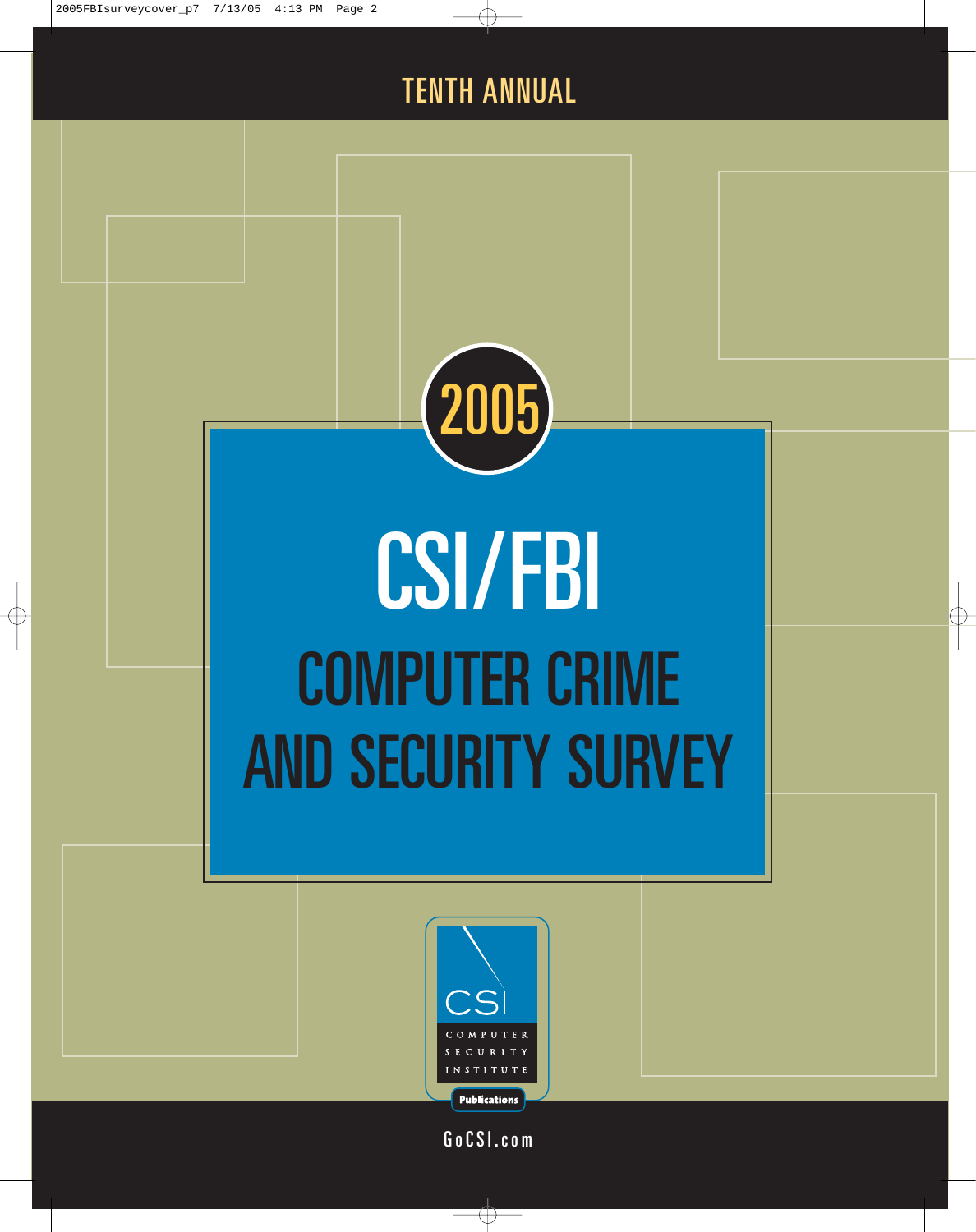## **2005 CSI/FBI** COMPUTER CRIME AND SECURITY SURVEY

by Lawrence A. Gordon, Martin P. Loeb, William Lucyshyn and Robert Richardson

The Computer Crime and Security Survey is conducted by the Computer Security Institute (CSI) with the participation of the San Francisco Federal Bureau of Investigation's (FBI) Computer Intrusion Squad. The survey is now in its 10th year and is, we believe, the longest-running continuous survey in the information security field.

This year's survey results are based on the responses of 700 computer security practitioners in U.S. corporations, government agencies, financial institutions, medical institutions and universities.

The 2005 survey addresses the major issues considered in earlier CSI/FBI surveys, thus allowing us to analyze important computer security trends. The long-term trends considered in the survey include:

- ❏ Unauthorized use of computer systems.
- ❏ The number of incidents from outside, as well as inside, an organization.
- ❏ Types of attacks or misuse detected.
- ❏ Actions taken in response to computer intrusions.

This year's survey also addresses several emerging security issues that were first probed only with the 2004 CSI/FBI survey. In this regard, some perspective is now gained on the below new issues that were introduced in last year's survey. All of the following issues relate to the economic decisions organizations make regarding computer security and the way they manage the risk associated with security breaches:

- ❏ How organizations evaluate the performance of their investments in computer security.
- ❏ The security training needs of organizations.
- ❏ The level of organizational spending on security investments.
- ❏ The impact of outsourcing on computer security activities.
- ❏ The role of the Sarbanes-Oxley Act of 2002 on security activities.
- ❏ The use of security audits and external insurance.
- ❏ The portion of the IT (information technology) budget organizations devote to computer security.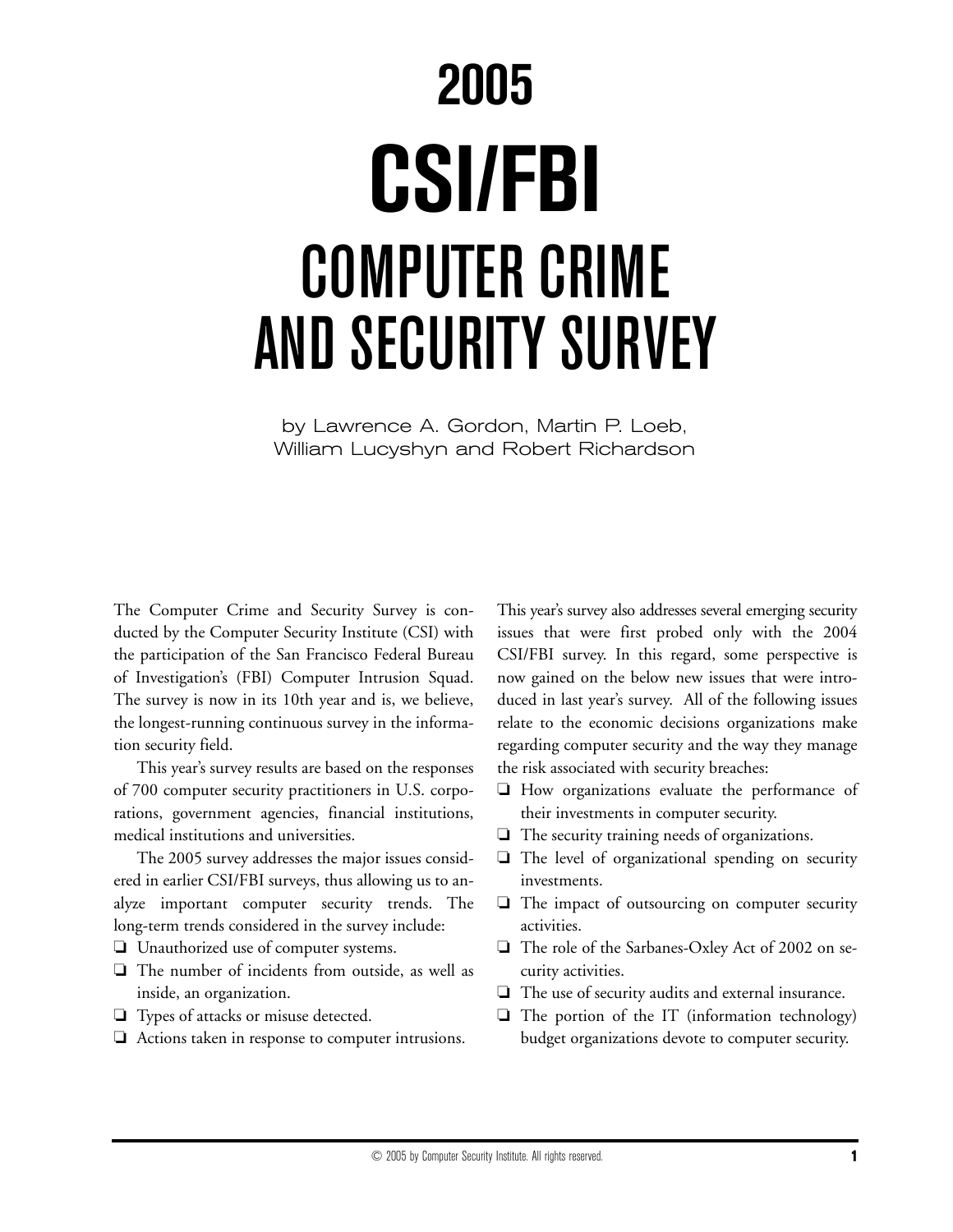## **KEY FINDINGS**

Prior to highlighting some key findings of this year's survey, one should note that the number of responses increased dramatically this year. The responses went from 494 responses in 2004 to 700 responses in 2005, even though the sample size remained the same. This was likely due in some measure to an increase in the number of reminders sent to the sample group. See the end note regarding methodology for further details (page 23).

Some key findings:

- ❏ Virus attacks continue as the source of the greatest financial losses. Unauthorized access, however, showed a dramatic cost increase and replaced denial of service as the second most significant contributor to computer crime losses during the past year.
- ❏ Unauthorized use of computer systems has increased slightly according to the respondents. However, the survey respondents reported that the total dollar amount of financial losses resulting from cybercrime is decreasing. Given that the total number of respondents to the survey has dramatically increased, the survey shows a dramatic decrease in average total losses per respondent. Two specific areas (unauthorized access to information and theft of proprietary information) did show significant increases in average loss per respondent.
- ❏ Web site incidents have increased dramatically.
- ❏ State governments currently have both the largest information security operating expense and investment per employee of all industry/ government segments.
- ❏ Despite talk of increasing outsourcing, the survey results related to outsourcing are nearly identical to those reported last year and indicate very little outsourcing of information security activities. Among those organizations that do outsource some computer security activities, the percentage of activities outsourced is quite low.
- ❏ Use of cyber insurance remains low (i.e., cybersecurity insurance is not catching on despite the numerous articles that now discuss the emerging role of cybersecurity insurance).
- ❏ The percentage of organizations reporting computer intrusions to law enforcement has continued its multi-year decline. The key reason cited for not reporting intrusions to law enforcement is the concern for negative publicity.
- ❏ A significant number of organizations conduct some form of economic evaluation of their security expenditures, with 38 percent using Return on Investment (ROI), 19 percent using Internal Rate of Return (IRR) and 18 percent using Net Present Value (NPV).
- ❏ Over 87 percent of the organizations conduct security audits, up from 82 percent in last year's survey.
- ❏ The Sarbanes-Oxley Act has begun to have an impact on information security in more industry sectors than last year.
- ❏ The vast majority of respondents view security awareness training as important. However, (on average) respondents from all sectors do not believe their organization invests enough in it.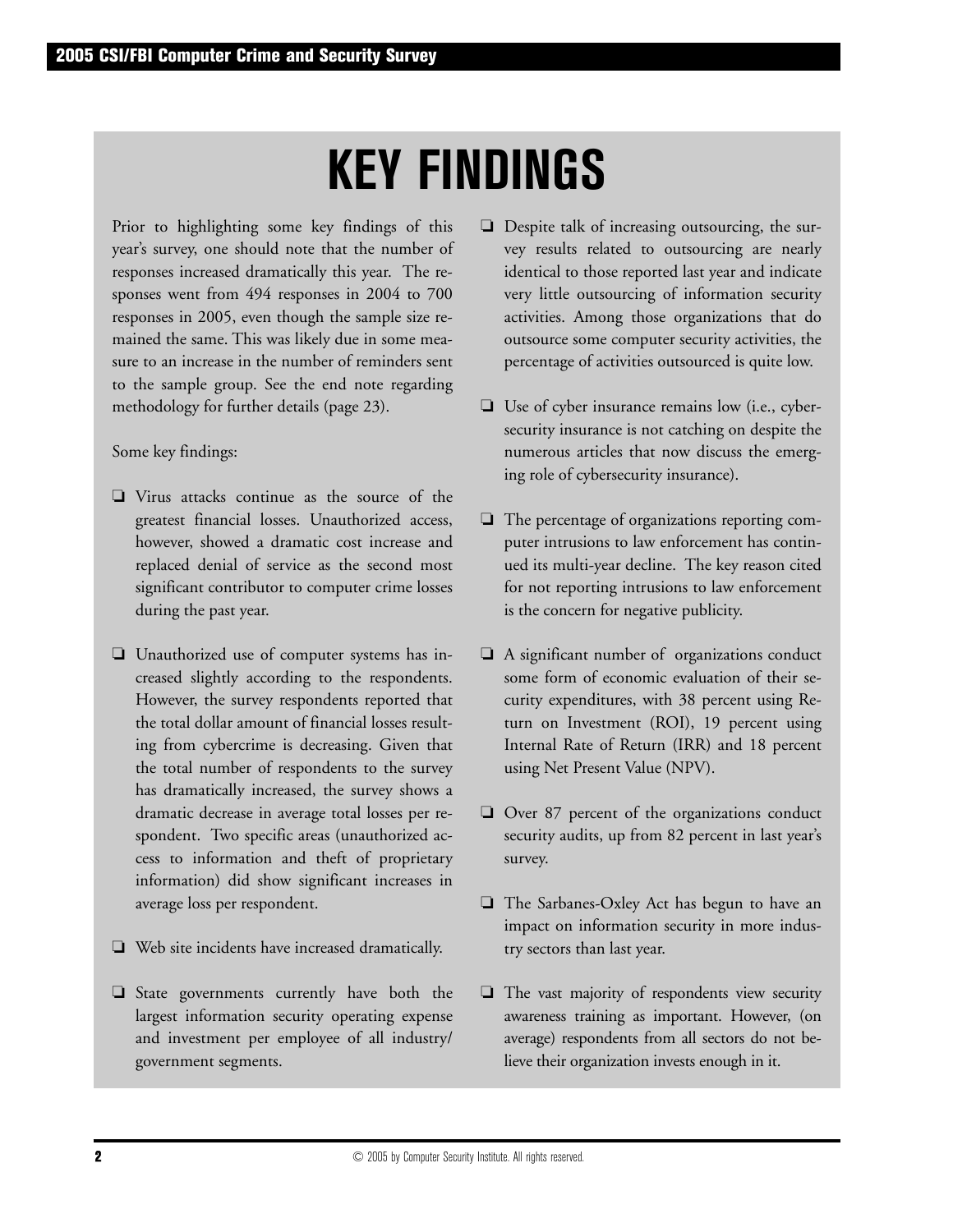## **DETAILED SURVEY RESULTS**

NOTE: Dates on the figures refer to the year of the report (i.e., 2005). The supporting data is based on the 2004 calendar year.

#### **About the Respondents**

Figures 1 through 4 summarize information about the organizations that responded to this year's survey, and the individuals representing those organizations. Generally speaking, the demographics of survey respondents have remained roughly consistent over the past several years, making it reasonable to draw some conclusions regarding trends in the year-over-year data. Because the survey is based on anonymous responses, it's not possible to perform direct longitudinal analyses that might more definitively support these conclusions.

As figure 1 shows, organizations covered by the survey include many areas from both the private and public sectors. The sectors with the largest number of

responses came from the financial sector (17 percent), followed by hightech (15 percent) and manufacturing (9 percent). The government agency portion (combining federal, state and local levels) was 16 percent and educational institutions accounted for 6 percent of the responses. The diversity of organizations was also reflected in the large portion (19 percent) designated as "Other." The proportion of respondents coming from the various sectors remains roughly the same as in previous years.

The size of the organizations, as measured by number of employees, that are represented in the survey can be seen in figure 2 (page 4). Organizations with more than 1,500 employees accounted for half of the responses. The single largest size category of organizations responding was the category having from 1,500 to 9,999 employees. This group accounted for 23 percent of all responses. The category covering the largest organizations—those with 50,000 or more employees—made up 11 percent of all responses. As in the past, a substantial minority of responses (20 percent this year, compared to 19 percent last year) came from firms having fewer than 100 employees.

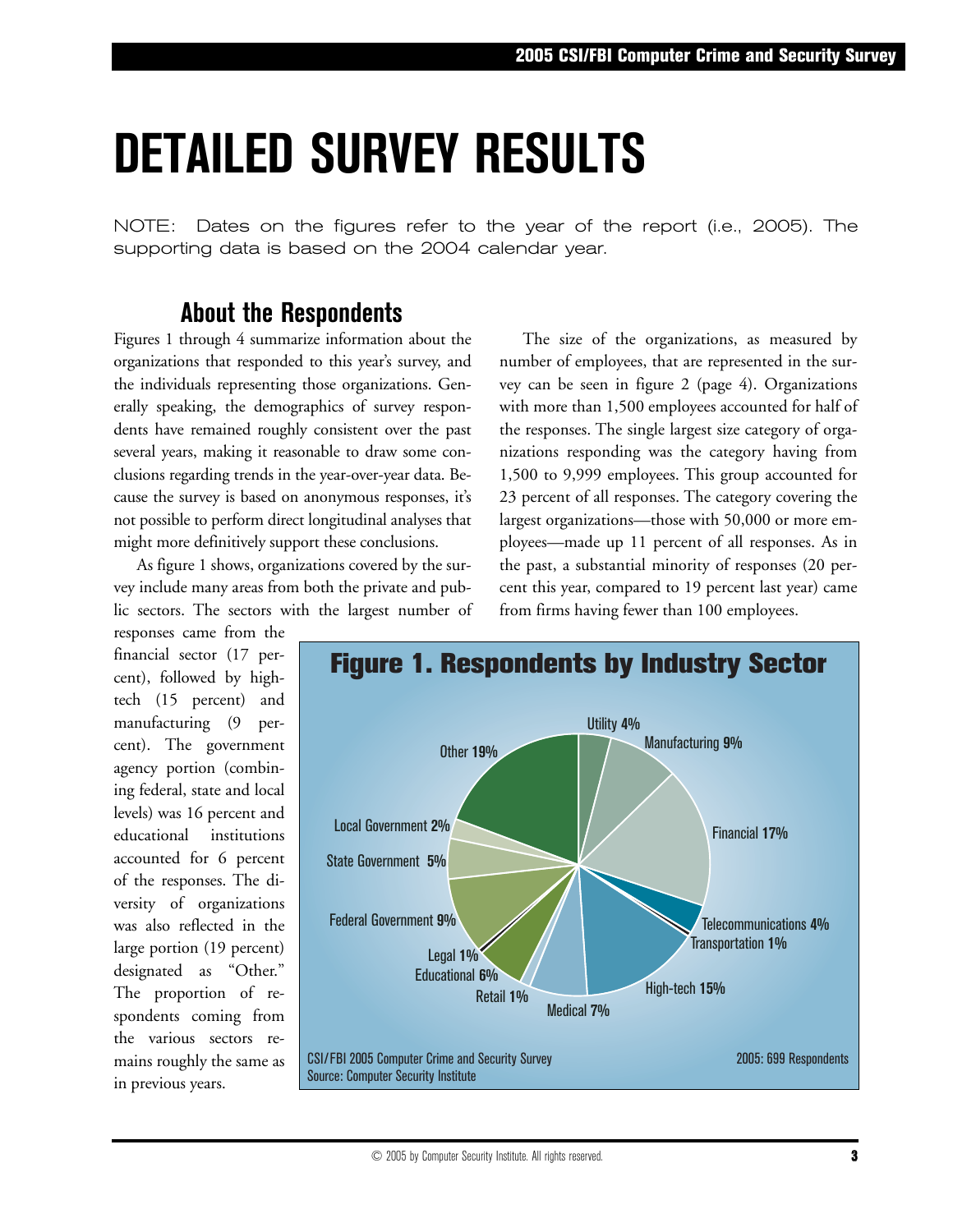



Figure 3 shows the composition of the responding commercial enterprises by the annual revenue they generated. Since 57 percent of the firms responding generated annual revenues in excess of \$100 million, including 37 percent generating annual revenues in excess of \$1 billion, the largest firms in America are well-represented in our survey findings. Nevertheless, 25 percent of the responding firms generated annual revenues under \$10 million. Comparing these numbers with earlier CSI/FBI Computer Crime and Security Surveys, one sees that roughly the same size firms responded over time—again allowing us to make some meaningful trend analyses.

For the second consecutive year, the survey sought to categorize respondents by job title. Figure 4 (page 5) illustrates that 32 percent of the respondents were senior executives with the titles of chief executive officer (CEO) (8 percent), chief information officer (CIO) (6 percent), chief security officer (CSO) (5 percent) or chief information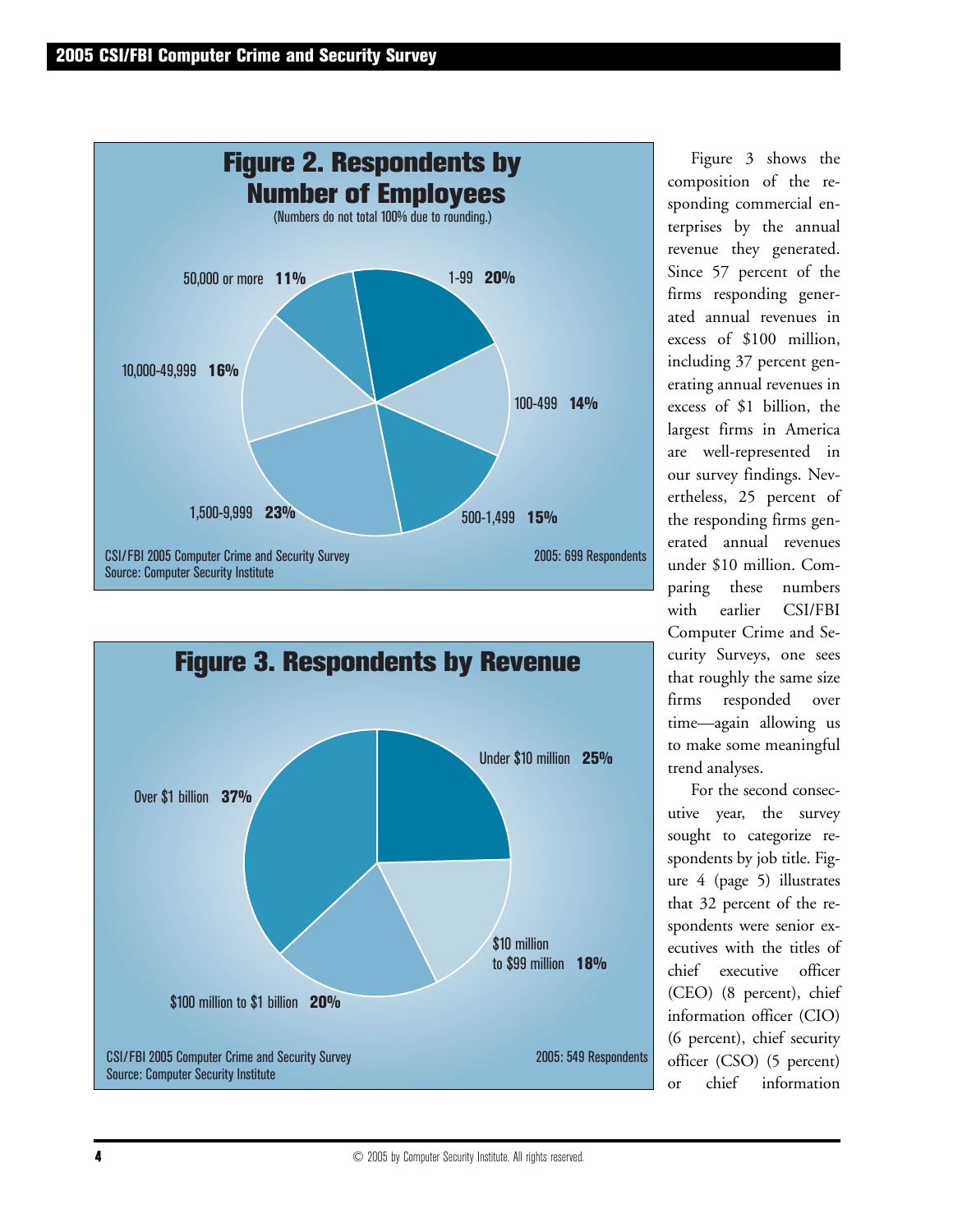security officer (CISO) (13 percent). The single largest category of respondents (26 percent) had job titles of security officer, security manager, or security director. An additional 7 percent of respondents had the title of systems administrator, while 35 percent had various other titles. While nearly all respondents have crucial information security management responsibilities, the striking growth in the "Other" category from last year's 19 percent to 35 percent reflects the great diversity in titles resulting as more organizations add information security positions to their staff.

One final point worth considering with regard to the survey pool: respondents are all members of (or, in smaller numbers, conference attendees of) the Computer Security Institute. In other words, they are *trying* to be more secure. They are individuals who have shown an aboveaverage interest in information security. It is probably reasonable to assume, thus, that they are more "security savvy" than a survey pool drawn from a broader cross section of information technology professionals.





#### **Figure 4. Respondents by Job Description**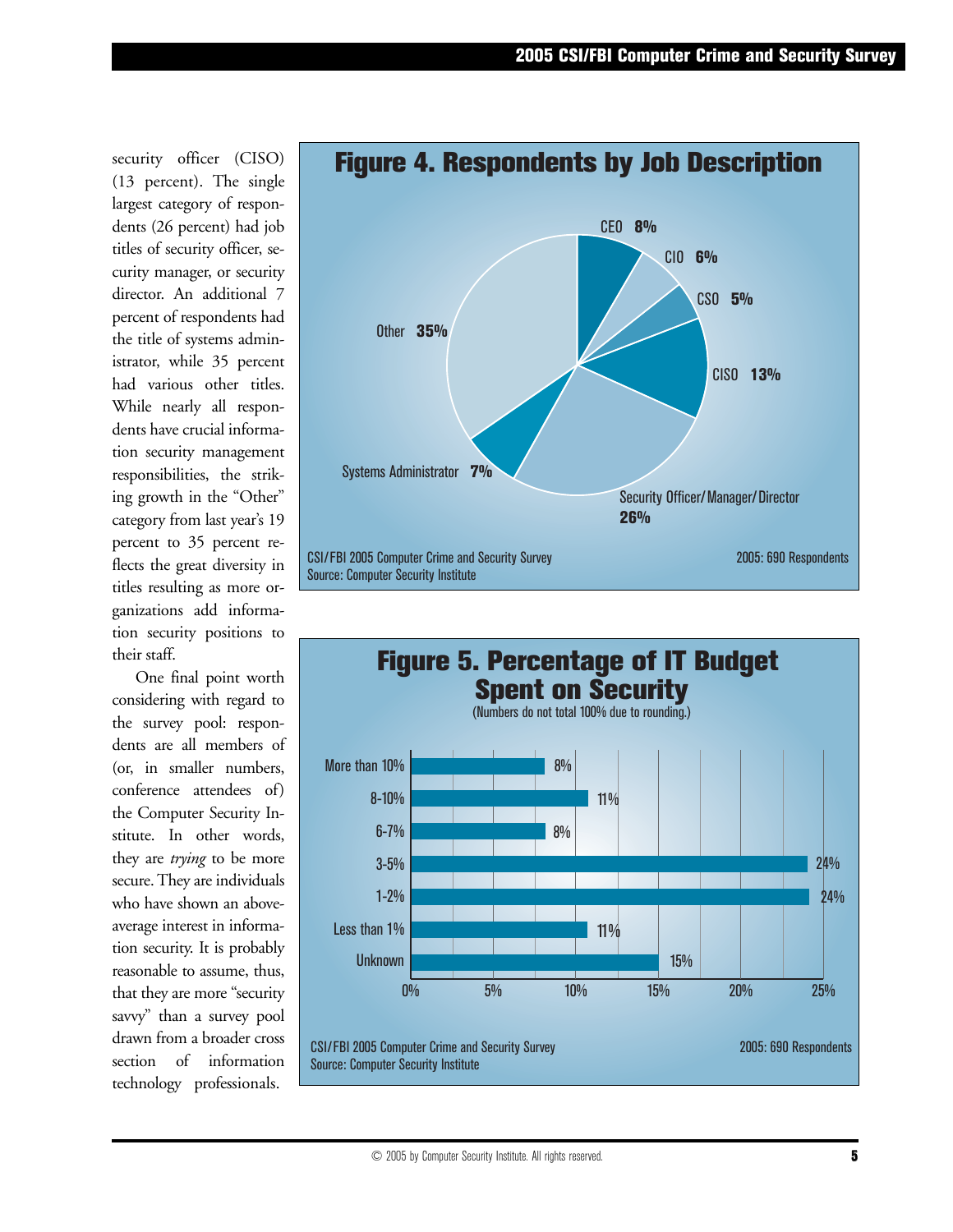

#### **Budgeting Issues**

Information security managers seem to be well-aware that the financial and management aspects of dealing with security are as critical to their missions as are the technical aspects of security. While CSI/FBI surveys have always contained a number of questions related to the costs associated with information security breaches, the 2004 survey was redesigned to further explore a number of issues related to budgeting and financial management of information security risk. These design innovations were continued with the 2005 survey.

One question introduced a year ago was aimed at determining the typical size of an organization's information security budget relative to the organization's overall IT budget. As seen in figure 5 (page 5), 48

percent of respondents indicated that their organization allocated between 1 percent and 5 percent of the total IT budget to security. Only 11 percent of respondents indicated that security received less than 1 percent of the IT budget, 27 percent of respondents indicated that security received more that 5 percent of the budget, while 15 percent of the respondents indicated that the portion was unknown to them. A comparison with the 2004 results shows that there is essentially no change in the percentage of the IT budget allocated to security.

Another question added last year and maintained in the 2005 survey examined the average reported computer security operating expense and investment per employee. The 2004 results suggested that as a firm grows, computer security operating and capital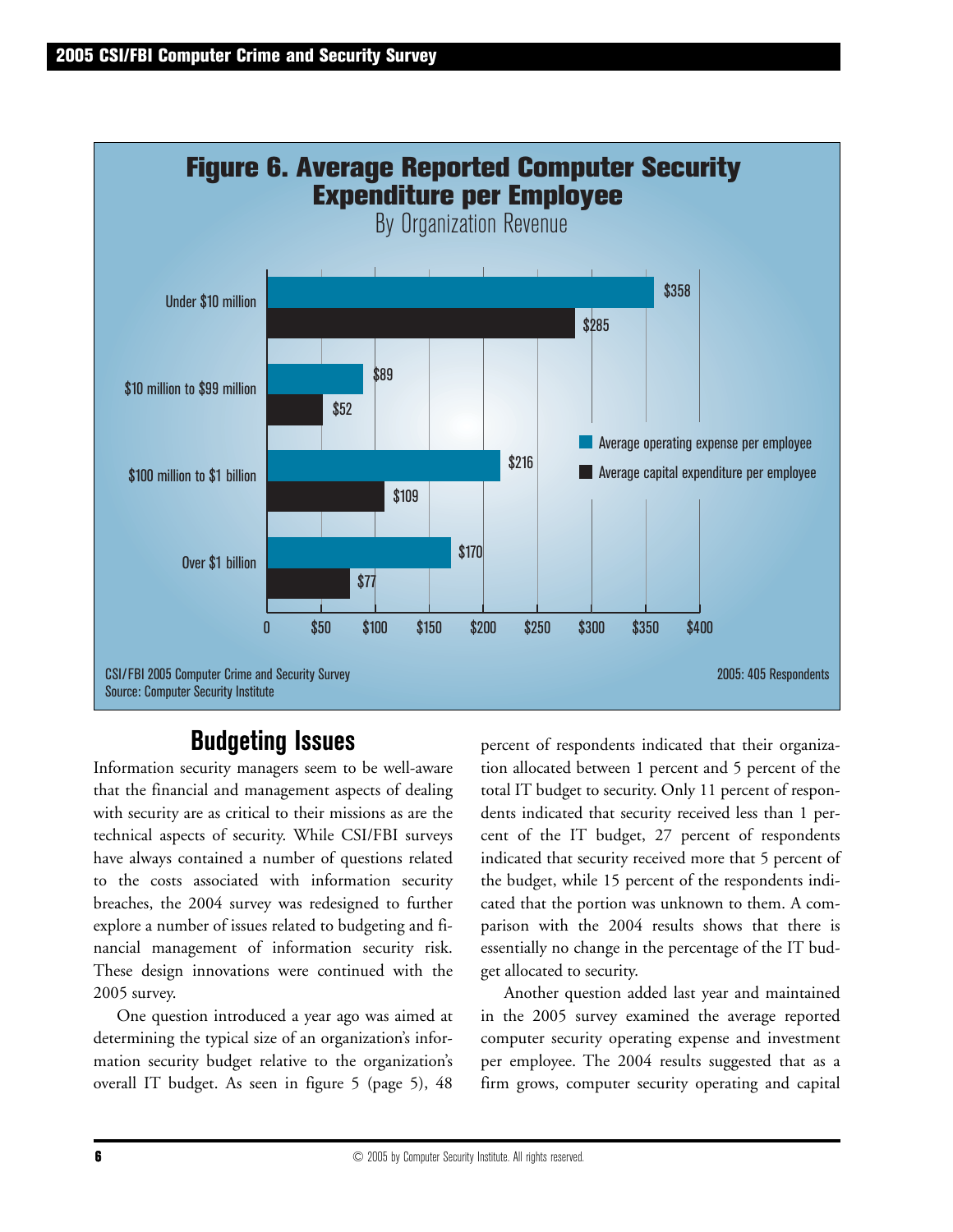expenditures grow less rapidly (i.e., there are strictly increasing economies of scale when it comes to information security).

In contrast, the 2005 results, shown in figure 6 (page 6), tell a more complicated story. In particular, firms with annual sales under \$10 million spent an average of approximately \$643 per employee (\$358 in operating expense and \$285 in capital expenditures) on computer security; firms with annual sales between \$10 million and \$99 million spent an average of approximately \$141 per employee (\$89 in operating expense and \$52 in capital expenditures) on computer security, and; firms with annual sales between \$100 million and \$1 billion spent an average of approximately \$325 per employee (\$216 in operating expense and \$109 in capital expenditures) on computer security. The largest firms—those with annual sales over \$1 billion—spent an average of about \$247 per employee (\$170 in operating expense and \$77 in capital expenditures).

As indicated in figure 7, there were apparently some

increasing returns to scale, since the smallest firms report computer security expenditures per employee substantially higher than all other categories.

This year's finding makes a lot of economic sense, given that there is initially a large fixed investment for firms to ante up in terms of security. This fixed investment gets spread over a much larger number of employees as firms become larger, thereby reducing the average investment per employee. However, beyond some point, economies of scale caused by the fixed

portion of computer security expenditures diminish.

Spending per employee on computer security is shown again in figure 8 (page 8), broken down by sector for both private and public sector organizations. The highest average computer security spending per employee (\$497) was reported by state governments (\$354 of operating expenditures per employee and \$143 of capital expenditures per employee). In terms of the operating expenditures on computer security per employee, the next highest sectors in descending order are utilities (\$190), transportation (\$187) and telecommunications (\$132). In terms of the capital expenditures on computer security per employee, the next highest sectors in descending order were telecommunications (\$72), utility (\$62), followed by high-tech (\$41).

The most noticeable changes from last year are seen in the federal and state government categories. Last year the federal government reported among the highest computer security spending per employee and state government was in the midrange of respondents.

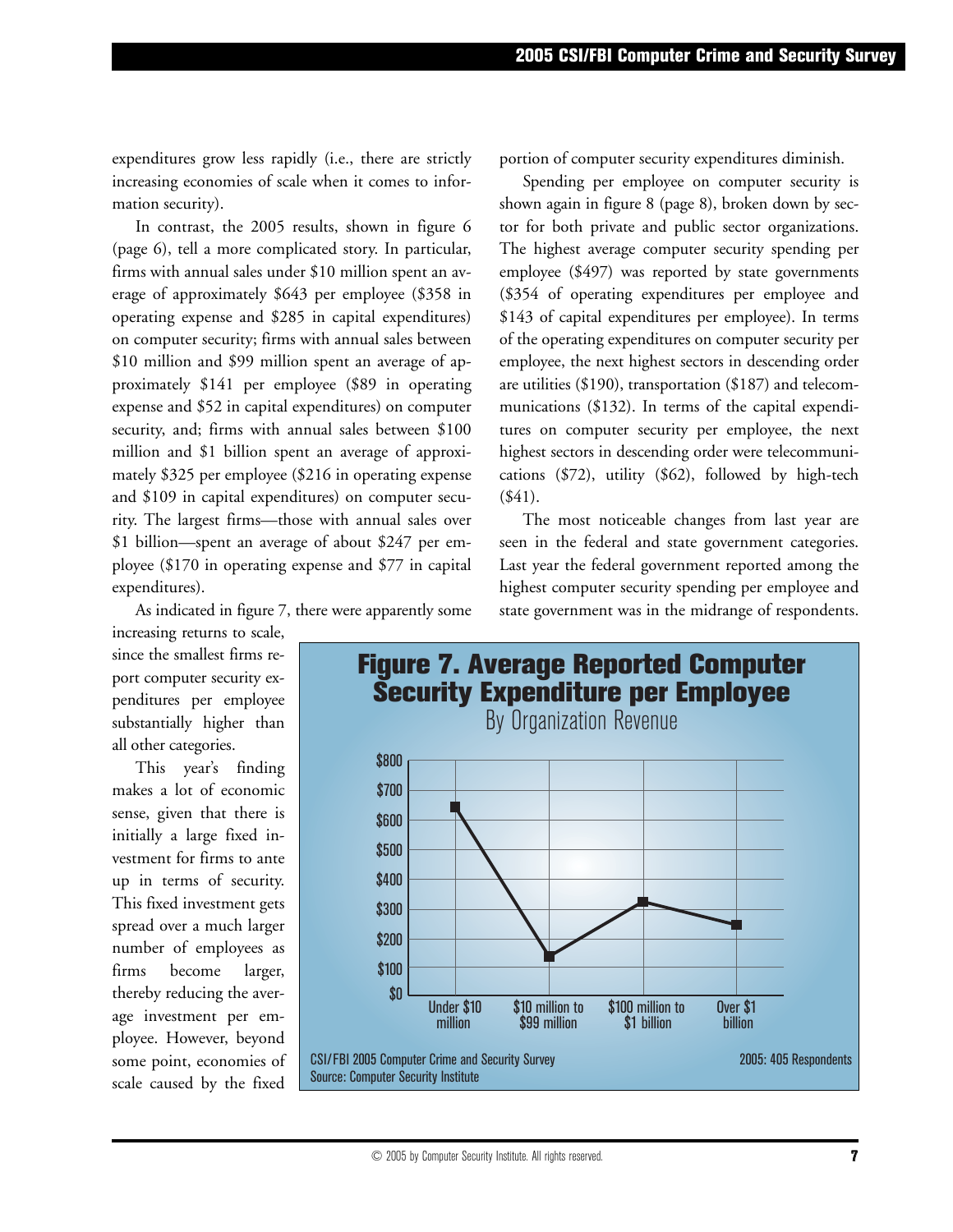

This year, federal government respondents report among the least (\$30 per employee composed of \$19 per employee for operating expenditures and \$11 per employee for capital expenditures) and state government security professionals are reporting the largest operating expenditures and capital investments per employee (\$497 composed of \$354 of operating expenditures and about \$143 of capital expenditures per employee). One possible explanation for the large average employee expenditures by state governments is the plethora of state laws concerning information security that have been passed over the preceding few years.<sup>1</sup>

Managers responsible for computer security are increasingly required to justify their budget requests in purely economic terms. There has been considerable discussion of economic metrics used to justify and evaluate investments in computer security at trade and academic meetings, as well as in computer security journals. Therefore, beginning last year, the CSI/FBI Survey included a question to determine the popularity of Return on Investment (ROI), Net Present Value (NPV) and Internal Rate of Return (IRR) as financial metrics for quantifying the costs and benefits of computer security expenditures.

In particular, survey participants were asked to

*1. See Kurtz 2005 for an interesting discussion of the numerous state laws concerning information security recently enacted (http://www.virtualmgmt.com/csia/news/may\_execdir.html).*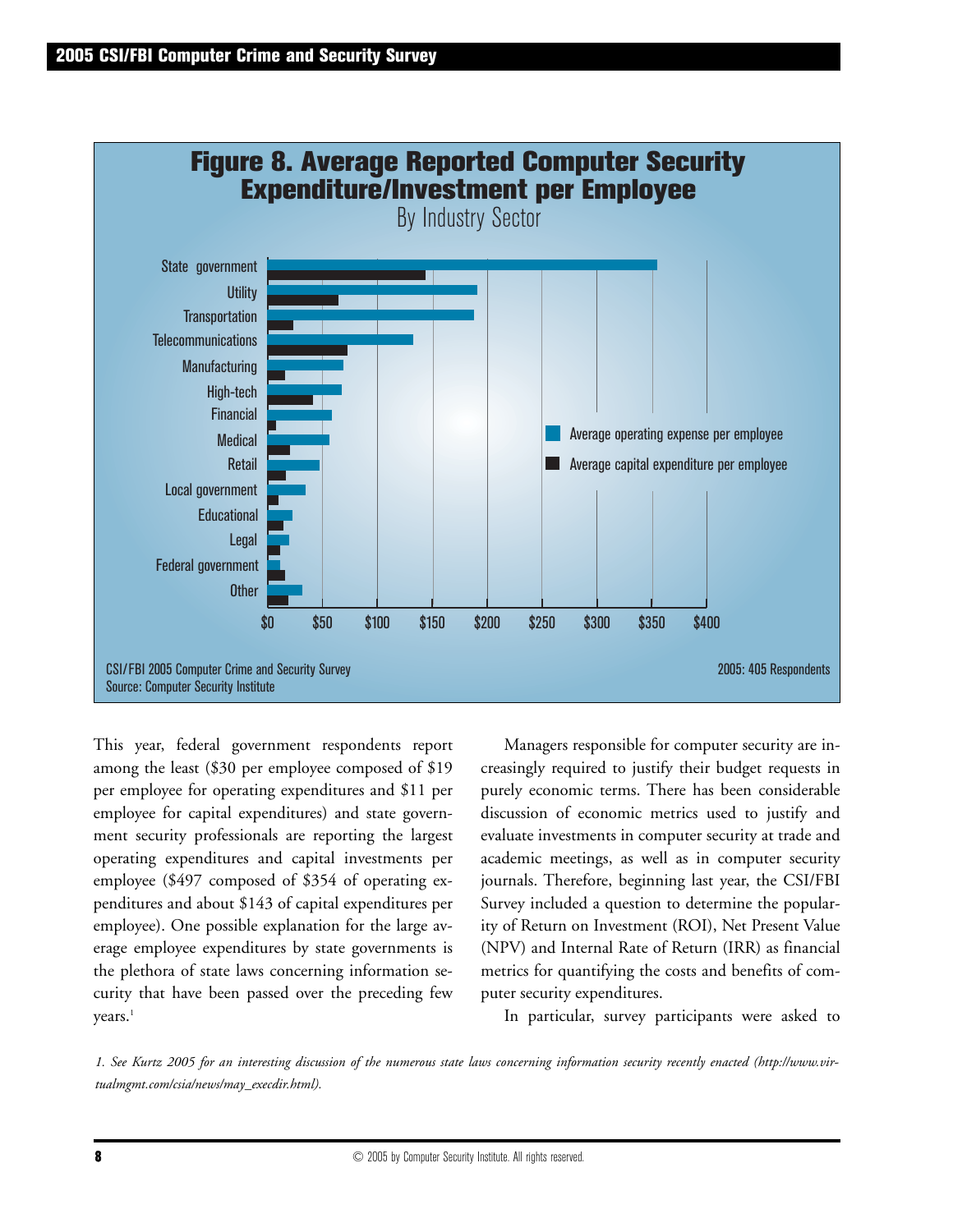indicate on a seven-point scale whether they agree or disagree that their organization uses ROI, NPV, or IRR to quantify the cost/benefit aspects of computer security expenditures. A response of 1, 2, or 3 was interpreted as disagreeing with the statement, a response of 4 was interpreted as neither agreeing nor disagreeing and a response of 5, 6 or 7 was interpreted as agreeing with the statement. Figure 9 illustrates that 38 percent of respondents indicate their organizations use ROI as a metric, 18 percent use NPV and 19 percent use IRR. Although the percentages seem significant, they are down from 55 percent, 28 percent, and 25 percent, respectively, reported in last year's findings. Although ROI has a number of limitations, when compared with NPV and IRR, ROI is still by far the most popular metric used.<sup>2</sup>

The widespread publicity associated with big name information security breaches over the past year may have resulted in information security investments being viewed as "must-do" projects not subject to stringent economic analysis. This would account for the decline in the use of all financial metrics during the past year. There is also some possibility that increasing

*2. For a discussion of the limitations of ROI, see Lawrence A. Gordon and Martin P. Loeb, "Return on Information Security Investments: Myths vs. Reality,"* Strategic Finance, *November 2002, pp. 26-31.*



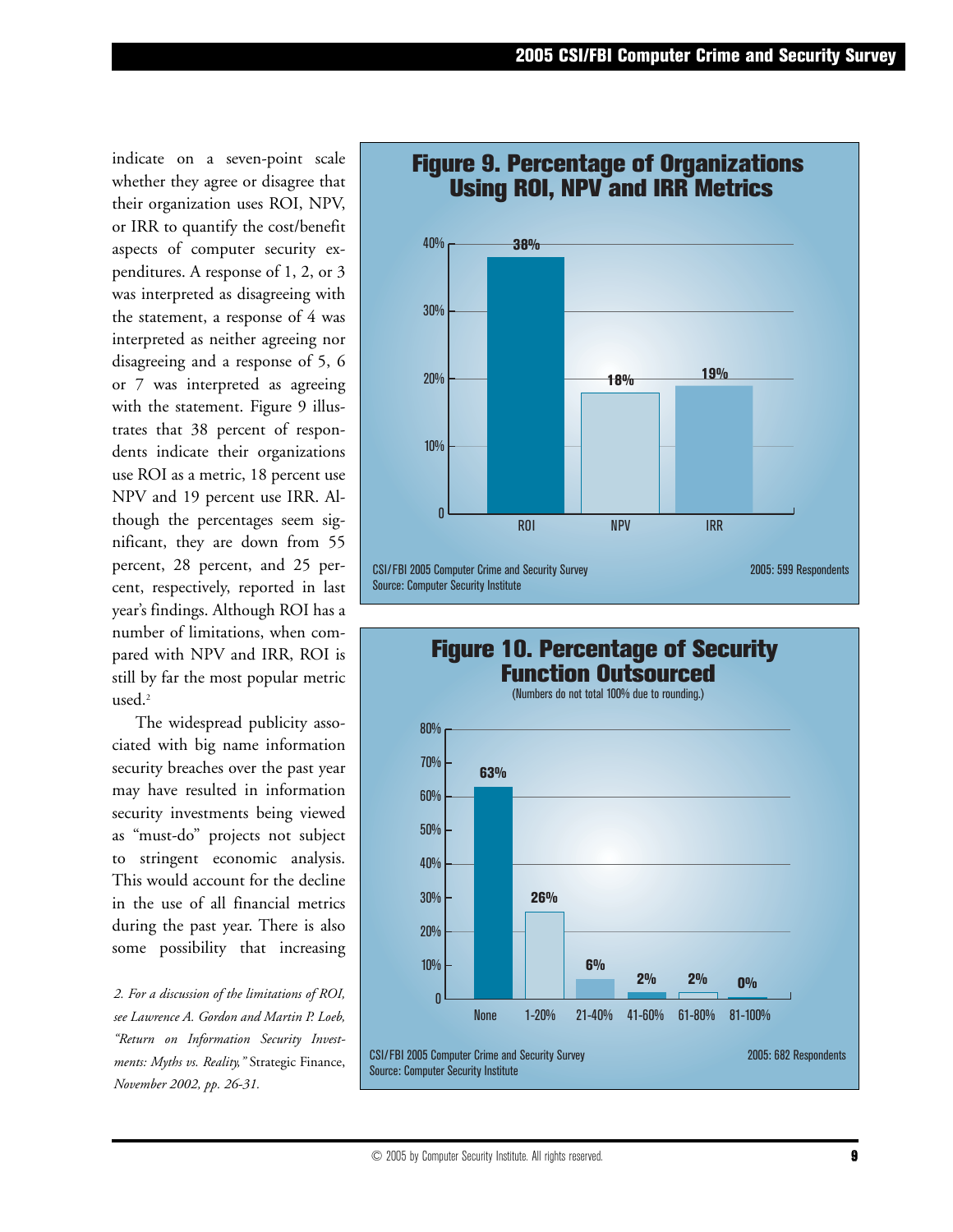

#### **Figure 12. Organizations with External Insurance Against Cybersecurity Risks**



discussion of these metrics in security publications—particularly with a focus on more technical definitions of ROI analysis—may have led some respondents to realize that they weren't actually using the metrics they thought they were. The question, in other words, may have been answered more accurately based on a better understanding of the terms.

Two other areas of inquiry that were initiated in the 2004 CSI/FBI survey that were continued in the 2005 survey deal with outsourcing cybersecurity and the use of insurance as a tool for managing cybersecurity risks. Despite talk of increased outsourcing, the 2005 survey shows that outsourcing of computer security work has not increased over the past year. Less than 1 percent of respondents indicated that their organizations outsource more than 80 percent of the security function (see figure 10, page 9). As was the case last year, 63 percent of respondents indicated that their organizations do no outsourcing of the security function.

If one accepts the almost universally held view that there continues to be an increase in IT outsourcing, then the results over the past two years indicate that managers view the security function differently from other IT work. Figure 11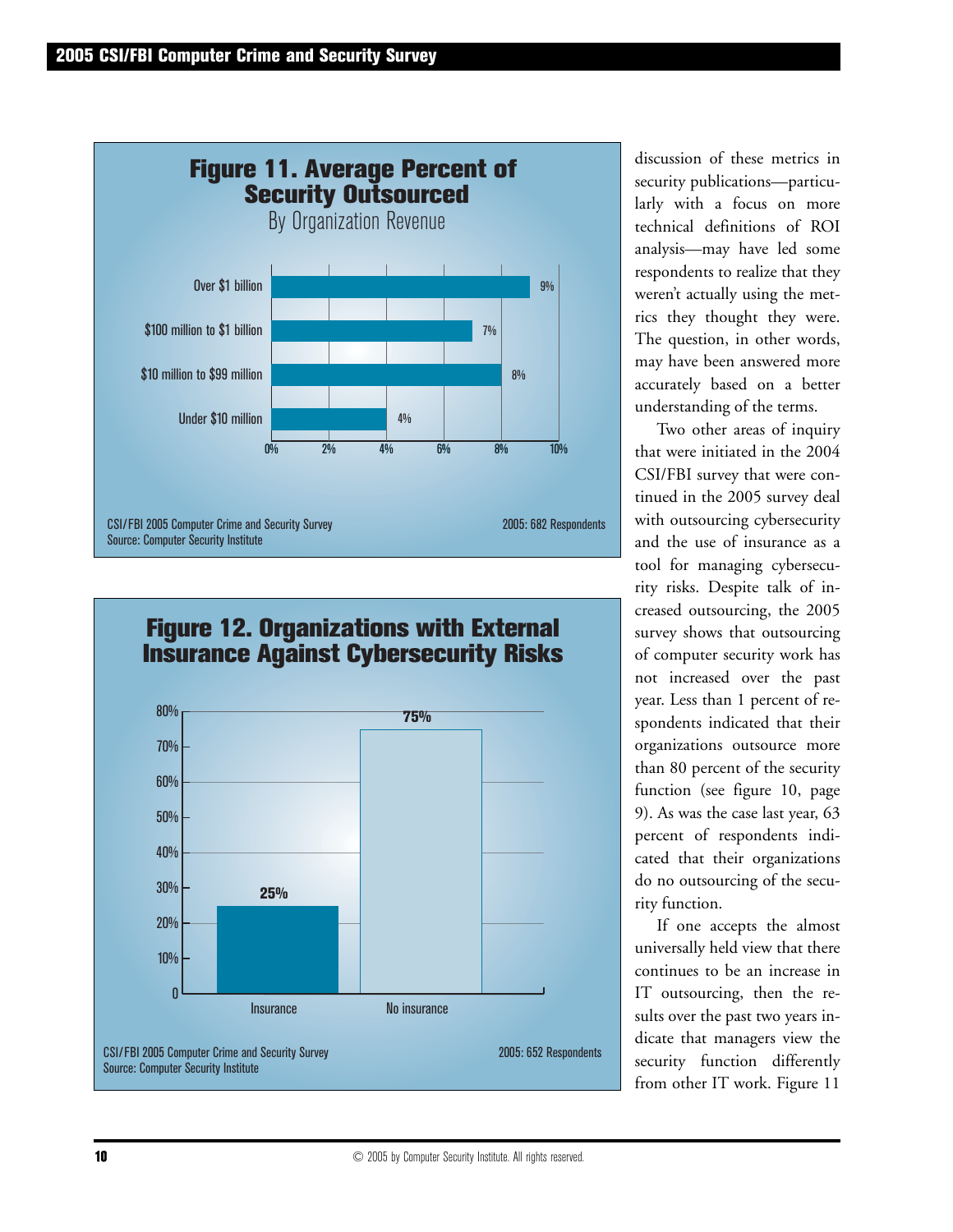

(page 10) shows the percentage of security outsourced by firm size. Although all the figures are low, the largest firms outsource the highest percentage of their security function.

Technical computer security measures such as use of passwords, biometrics, anti-virus software and intrusion detection systems cannot totally reduce an organization's risk of computer security breaches and the associated financial losses. Hence, it's natural that organizations would turn to insurance to deal with the risk of substantial financial losses that remains after technical security measures have been instituted. Although insurance com-

panies do not currently have good actuarial data on which to base cybersecurity insurance rates, a number of companies do offer such polices.<sup>3</sup>

The survey shows, as noted in figure 12 (page 10), that only 25 percent of respondents indicated that their organizations use external insurance to help manage cybersecurity risks. The reported use of such insurance is roughly equal to last year's reported use. Thus, the 2005 survey indicates that cyber insurance is not yet gaining momentum, although many believe (including the authors of this study) that this situation will change over time.

*3. For examples of such insurance firms and further analysis of cybersecurity insurance, see Lawrence A. Gordon, Martin P. Loeb and Tashfeen Sohail, "A Framework for Using Insurance for Cyber Risk Management,"* Communications of the ACM, *March 2003, pp. 81-85.*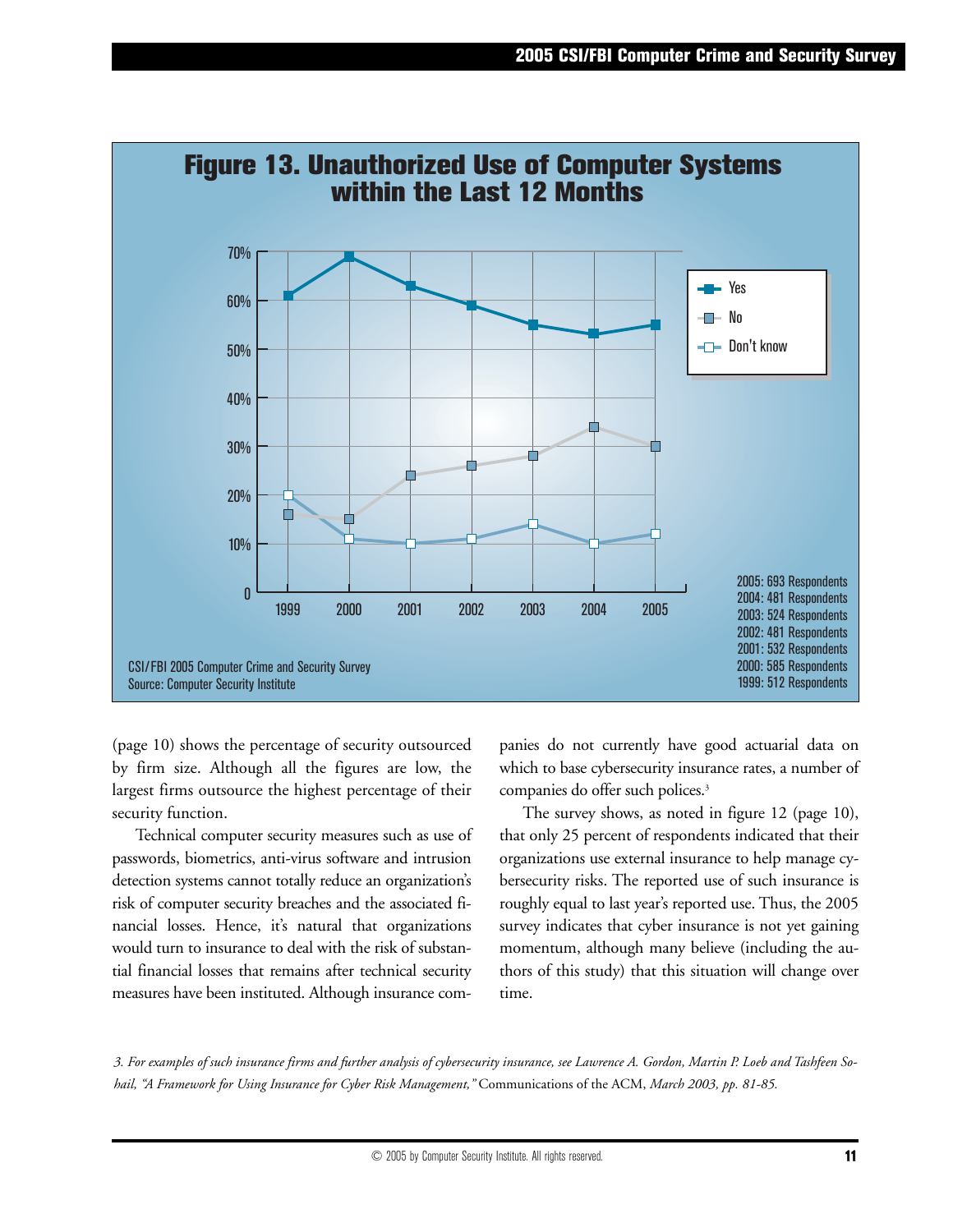#### **Frequency, Nature and Cost of Cybersecurity Breaches**

Turning to figure 13 (page 11), we can see that the decline in overall frequency of (successful) misuses of

computer systems that began in 2001 may have come to a halt this year. The percentage of respondents answering that their organization experienced unauthorized use of computer systems in the last 12 months increased slightly from 53 percent last year to 56 percent this year. Furthermore, the percentage of respondents answering that there was no unauthorized use of their organization's computer systems decreased from 35 percent to 31 percent. The respondents not knowing if such an unauthorized use occurred increased from the low of 11 percent to 13 percent.

It's worth pointing out that this question queries a broader swath of undesired uses of computer and network resources than just those that might traditionally be called "attacks," particularly when comparing this question to the individual attack categories we discuss below. Both sharing offensive jokes among colleagues using a corporate e-mail server and storing downloaded music on an enterprise workstation in defiance of corporate policy would constitute unauthorized use, but wouldn't be reflected in traditional cybercrime categories.

The data presented in table 1 appear to indicate that the frequency of attacks is still decreasing. The percentage of respondents estimating that their firm experienced more than 10 computer security incidents reached the lowest level for all categories (total

#### **Table 1: How Many Incidents? From the Outside? From the Inside?**

| How many incidents,<br>by % of respondents                                                    | $1-5$ | $6 - 10$       | $>10$          | <b>Don't know</b>     |
|-----------------------------------------------------------------------------------------------|-------|----------------|----------------|-----------------------|
| 2005                                                                                          | 43    | 19             | 9              | 28                    |
| 2004                                                                                          | 47    | 20             | 12             | 22                    |
| 2003                                                                                          | 38    | 20             | 16             | 26                    |
| 2002                                                                                          | 42    | 20             | 15             | 23                    |
| 2001                                                                                          | 33    | 24             | 11             | 31                    |
| 2000                                                                                          | 33    | 23             | 13             | 31                    |
| 1999                                                                                          | 34    | 22             | 14             | 29                    |
| <b>How many incidents from</b><br>the outside, by % of respondents                            | $1-5$ | $6 - 10$       | $>10$          | <b>Don't know</b>     |
| 2005                                                                                          | 47    | 10             | 8              | 35                    |
| 2004                                                                                          | 52    | 9              | 9              | 30                    |
| 2003                                                                                          | 46    | 10             | 13             | 31                    |
| 2002                                                                                          | 49    | 14             | 9              | 27                    |
| 2001                                                                                          | 41    | 14             | 7              | 39                    |
| 2000                                                                                          | 39    | 11             | 8              | 42                    |
| 1999                                                                                          | 43    | 8              | 9              | 39                    |
| <b>How many incidents from</b><br>the inside, by % of respondents                             | $1-5$ | $6 - 10$       | $>10$          | <b>Don't know</b>     |
| 2005                                                                                          | 46    | $\overline{1}$ | 3              | 44                    |
| 2004                                                                                          | 52    | 6              | 8              | 34                    |
| 2003                                                                                          | 45    | 11             | 12             | 33                    |
| 2002                                                                                          | 42    | 13             | 9              | 35                    |
| 2001                                                                                          | 40    | 12             | $\overline{1}$ | 41                    |
| 2000                                                                                          | 38    | 16             | 9              | 37                    |
| 1999                                                                                          | 37    | 16             | 12             | 35                    |
| CSI/FBI 2005 Computer Crime and Security Survey<br><b>Source: Computer Security Institute</b> |       |                |                | 2005: 453 Respondents |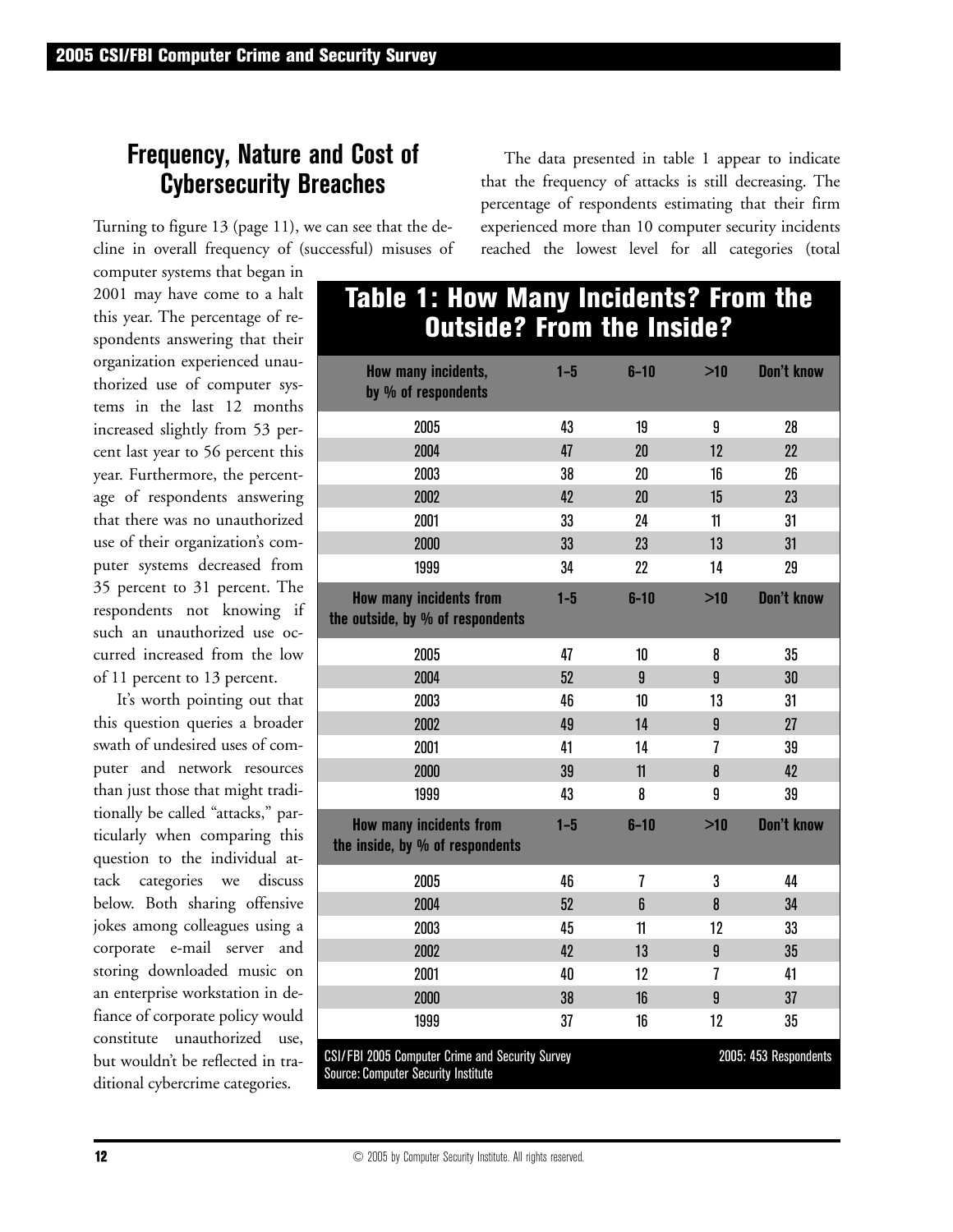incidents, incidents originating from outside and incidents originating from inside), since 1998.<sup>4</sup> However, the small declines in the three "greater than 10 incidents" categories from last year to this year (from 12 percent to 9 percent in total incidents, from 9 percent to 8 percent in outside incidents and from 8 percent to

3 percent in inside incidents) may well be due to the increase in the "Don't know" response across all categories, so interpretation of these figures is problematic.

While it's difficult to interpret some aspects of table 1, the data do suggest that respondents detect events perpetrated by insiders about as often as by

*4. The total incident percentage was lower in 1998 (9 percent) and lower still in 1997 (3 percent). It stood at a comparable 12 percent in 1996.*

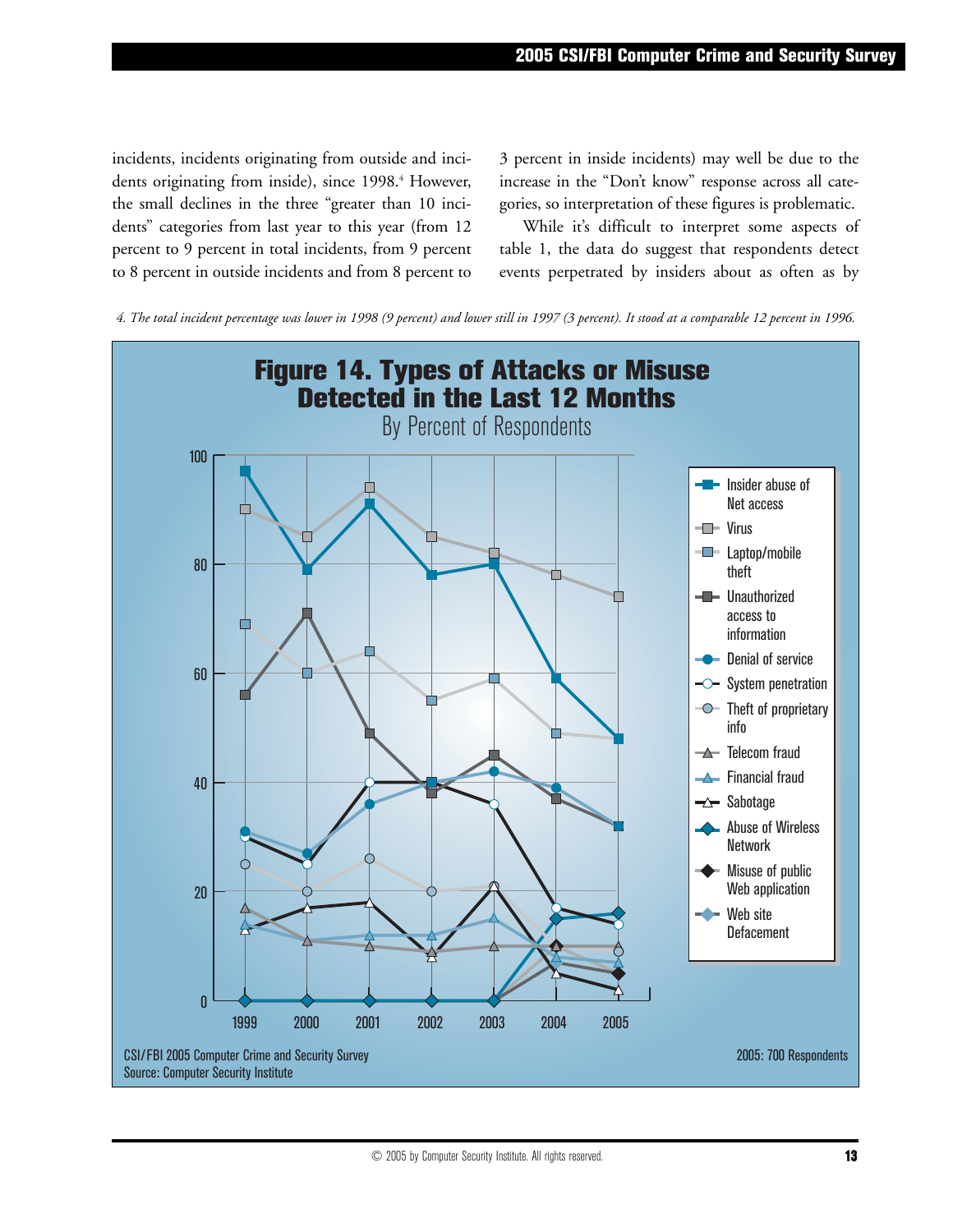

outsiders, casting some doubt on the claims one often reads that the vast majority of crimes are commited by insiders.

Despite some variation from year to year, inside jobs occur about as often as outside jobs. The lesson here, though, surely is as simple as this: organizations have to anticipate attacks from all quarters.

Figure 14 (page 13) provides a visual demonstration that attacks of computer systems or (detected) misuse of these systems have been slowly, but fairly steadily decreasing over many years in nearly all categories. As seen in the figure, the only category showing a slight increase is the abuse of wireless networks. This category, along with Web site defacement, was only added last year.

One of the most dramatic findings from this year's survey is the exponential increase in Web site incidents (figure 15). The 2004 survey found that 89 percent of those organizations responding experienced between 1 and 5 Web site incidents, but only 5 percent experienced more than 10 such incidents. As

evidenced by figure 15, this year there was a total flip with 95 percent of responding organizations experiencing more than 10 Web site incidents and a mere 2 percent experiencing between 1 and 5 such incidents.

Respondents' estimates of the losses caused by type of computer security incident are shown in figure 16 (page 15). A number of important points may be inferred from figure 16, some of which are not readily accessible from inspection of the figure, but which are worthy of analysis.

First, the real story of losses is that the total losses reported (on a per respondent basis) declined dramatically. Total losses for 2005 were \$130,104,542 for the 639 respondents that were willing and able to estimate losses—down from the \$141,496,560 losses for the 269 respondents that were willing and able to estimate losses in 2004. Hence, losses per respondent declined from \$526,010 to \$203,606—a whopping 61 percent decline.

Beyond noting the overall decline in losses, figure 16 shows that the top three categories of losses—i.e., from viruses, unauthorized access and theft of proprietary information—swamped the losses from all other categories. The denial of service category is a distant fourth. Note also that the fastest-growing area of incidents, Web site defacement, is responsible for the least amount of losses. In fact, the low cost of these incidents would logically explain their total growth. That is, it would be reasonable to assume that since Web site defacement is not very costly to an organization, firms act in an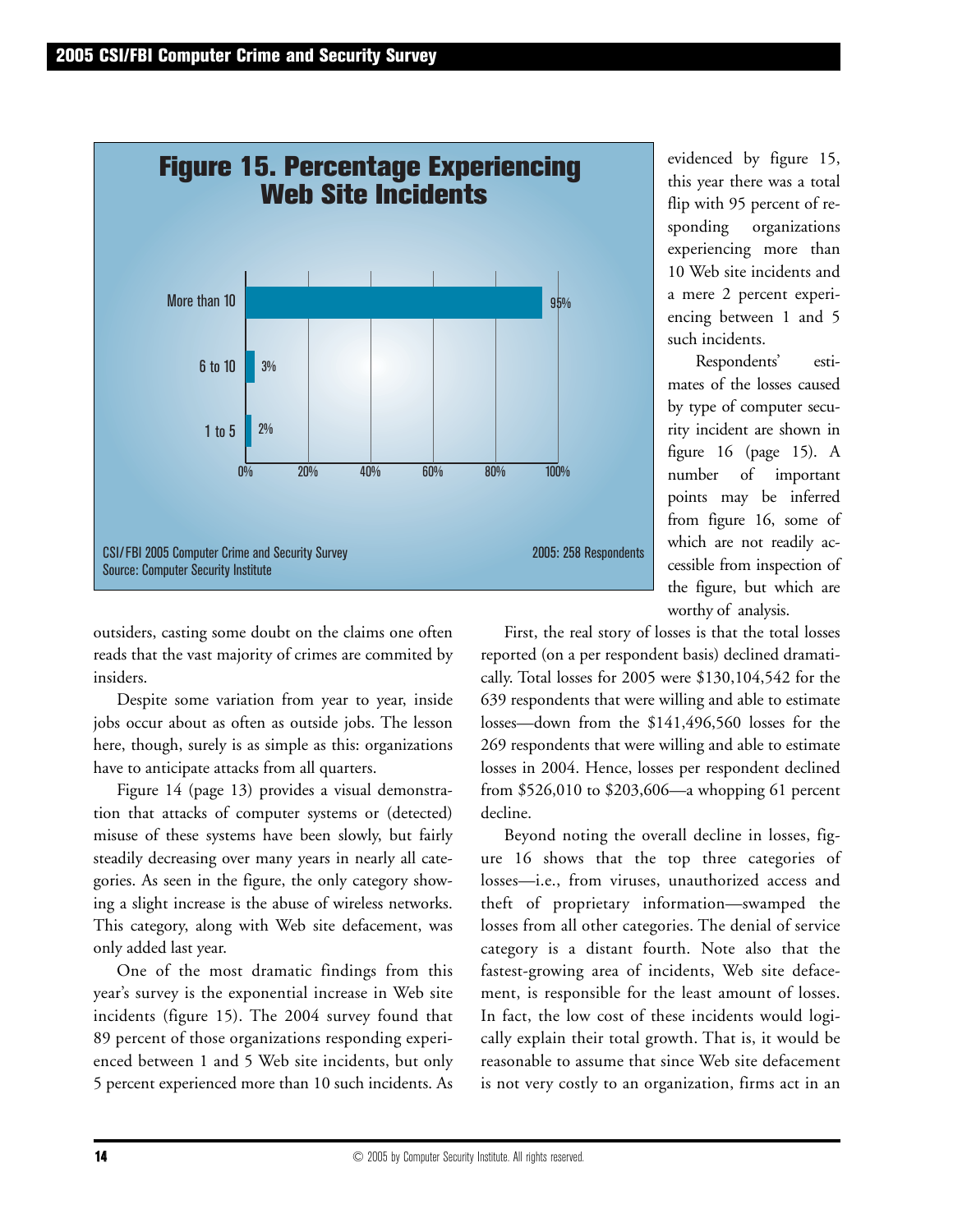

economically rational manner and do not spend much to prevent such attacks.

Although the general trend of losses is down, there were two areas of increase—unauthorized access to information (average loss per respondent up from \$51,545 in 2004 to \$303,234 in 2005) and theft of proprietary information (average loss per respondent up from \$168,529 in 2004 to \$355,552 in 2005). This can be explained by the increased awareness of, and improved technology to cope with some threat types, such as viruses. Security vendors and analysts love to discuss the possibilities for 15-minute saturation of the Internet (and the attendant gargantuan financial losses). We don't by any means dispute that very fast worldwide penetration is possible, but typical viruses detected in the past couple of years have spread far more slowly than their antidotes, at least where enterprise networks are concerned.

A final note on financial losses: the difficulty in interpreting overall downward trends is compounded by the difficulty of accurately measuring the implicit costs of losses associated with some crimes. We suspect respondents are more accurate than ever in accounting for their explicit costs (such as the cost of reinstalling software and reconfiguring computer systems). But we're equally suspicious that implicit losses (such as the lost future sales due to negative media coverage following a breach) are largely not represented in the loss numbers reported here. These implicit costs are difficult to measure, although they could be captured through the loss of market capitalization a publicly traded company may experience.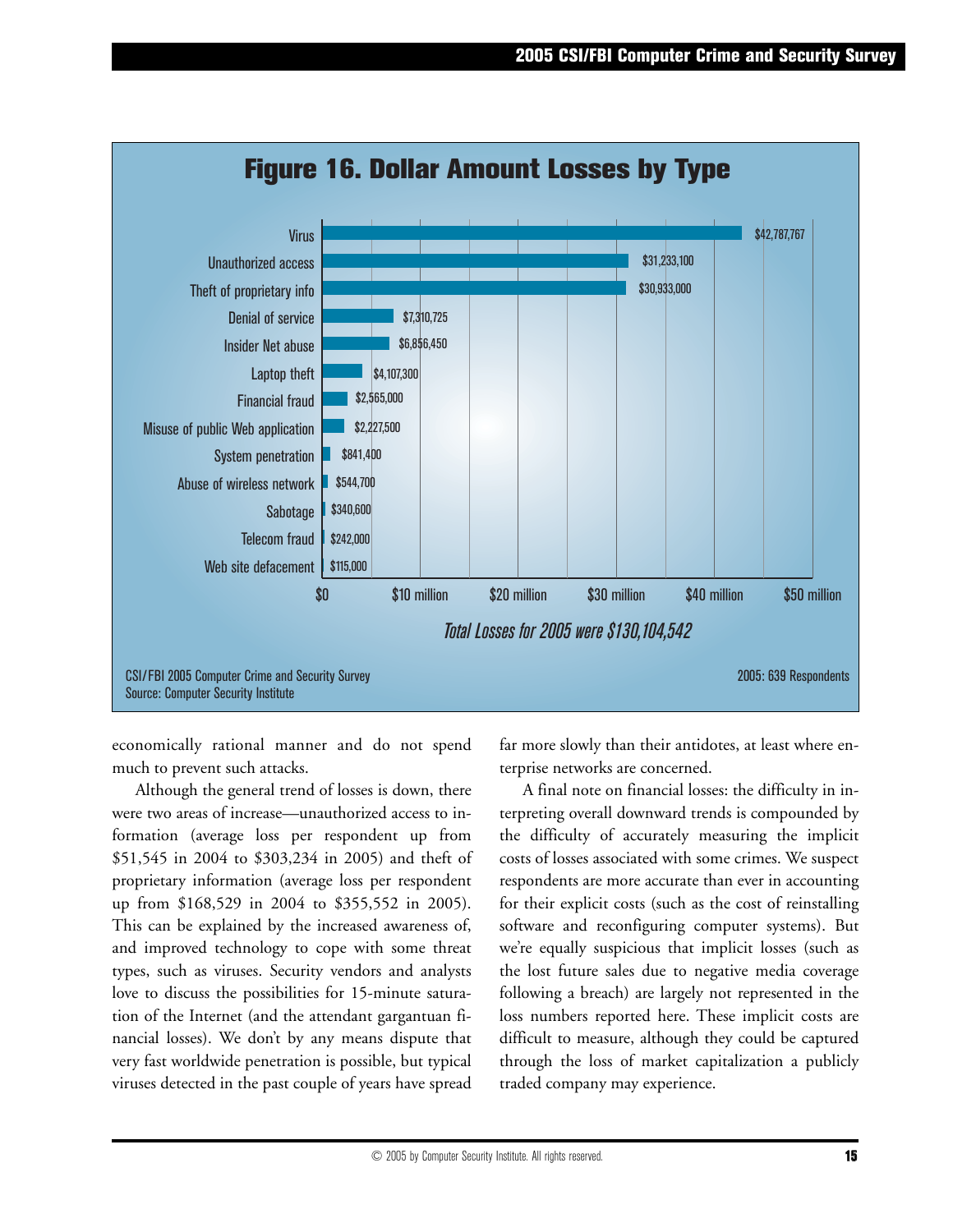

#### **Security Technologies Used**

As in previous years, respondents were asked to identify the types of security technology used by their organizations. This year's categories remained the same as those given last year (see figure 17) and the results are approximately the same.

Several categories addressed systems defending against network attack. Use of firewalls was reported by 97 percent of respondents and anti-virus software was reported as being used by 96 percent of the organizations. Intrusion detection systems were being used by 72 percent of the organizations and 70 percent used server-based access control lists. With the exceptions of the categories of smart cards and intrusion prevention systems, differences in reported use from last year were no greater than 5 percent. The use of smart cards and other one-time password tokens increased from 35 percent to 42 percent, while the in-

trusion prevention system bandwagon reversed with a decline in use to 35 percent from 45 percent. Intrusion prevention systems attempt to identify and block malicious network activity in real time. Although these systems look like firewalls, they work differently—firewalls block all traffic except that which they have a reason to pass, while intrusion prevention systems pass all traffic unless they have a reason to block it.

#### **Security Audits and Security Awareness Training**

Last year's CSI/FBI Computer Crime and Security Survey introduced several new questions that dealt with various aspects of improving computer security (beyond the use of technologies discussed above). The literature long has suggested using a security audit as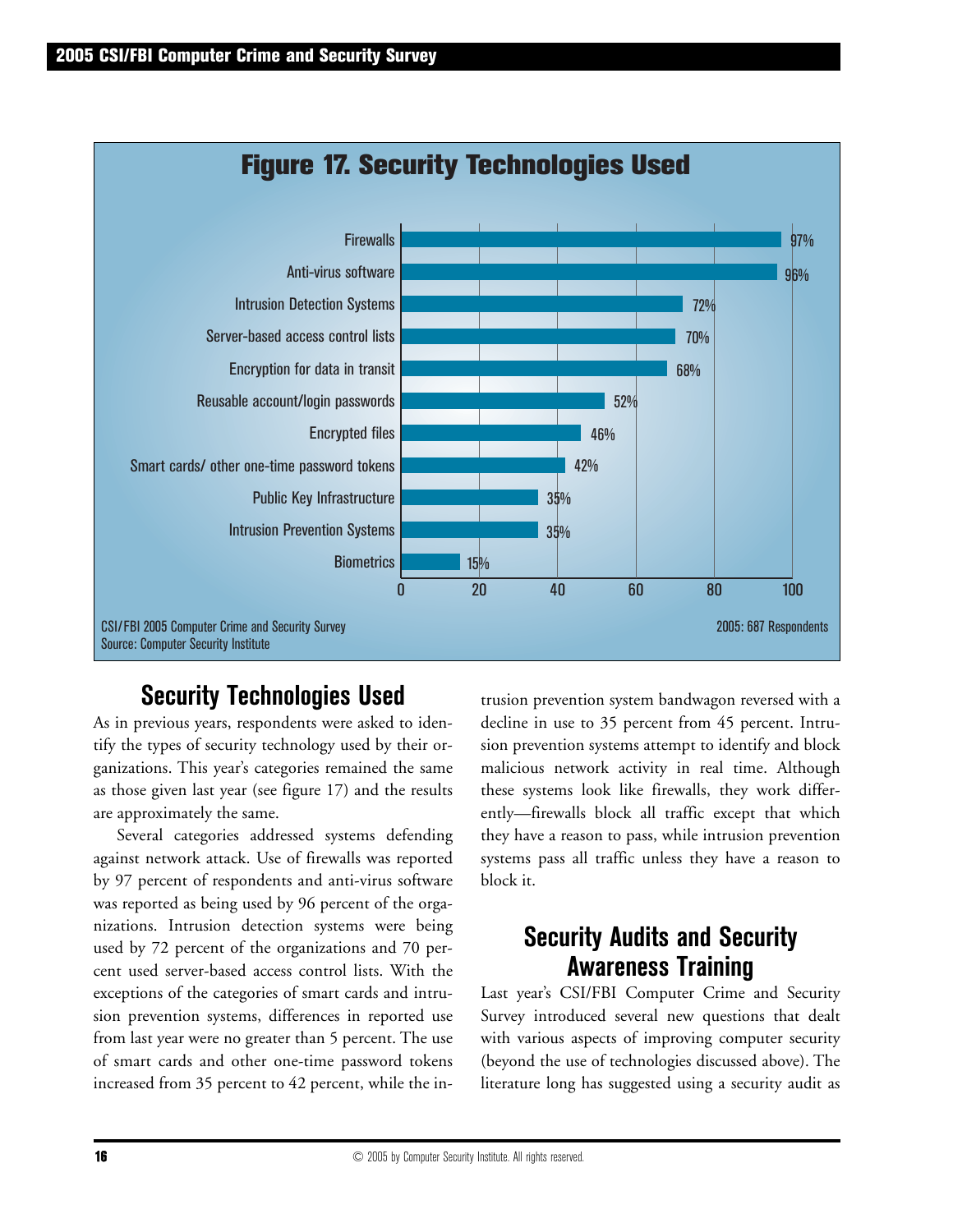the first step toward a meaningful information security program. Thus, last year's CSI/FBI survey began the collection of data concerning the use of security audits. The 2004 survey found 82 percent of respondents indicating that their organization conducted security audits. As figure 18 shows, the percentage using information security audits increased this year to 87 percent. While the use of computer security audits is not universal, this year's survey provides preliminary evidence that the use of security audits is even more widespread today than as recently as one year ago.



For some time, it has been widely recognized that computer security is as much a management problem as it is a technology problem. Hence, technological responses to the problem must be combined with management responses. Thus, in addition to security audits, many organizations have invested in security training for their employees. Two questions in this year's survey, originally introduced in the 2004 survey, address the extent and importance of security awareness training. First, respondents were asked to rate the degree to which they agreed with the statement, "My organization invests the appropriate amount on security awareness." Figure 19 (page 18) illustrates that, on average, respondents from all sectors—except the high-tech sector and the federal government—do not believe that their organization invests enough in security awareness. These results are quite similar to those found in last year's survey, with the exception that the high-tech sector appears to be getting more serious about spending on security awareness.

Survey participants were also asked to rate the importance of security awareness training to their organizations in each of several areas. Figure 20 (page 19) shows the percentage of respondents indicating that security awareness was very important (as measured by importance ratings of 5 or above on 7-point scale) in the various areas of security. For five of the eight security areas listed, the average rating indicated that training for that area was very important. Of the top five areas, *security policy* (70 percent), *security management* (70 percent), *access control systems* (64 percent) and *network security* (63 percent), were also the top four security areas identified by last year's respondents (although the percentages differed somewhat). The fifth security area that a majority of respondents identified as an area in which awareness training is important is *cryptography* (51 percent). Last year only 28 percent of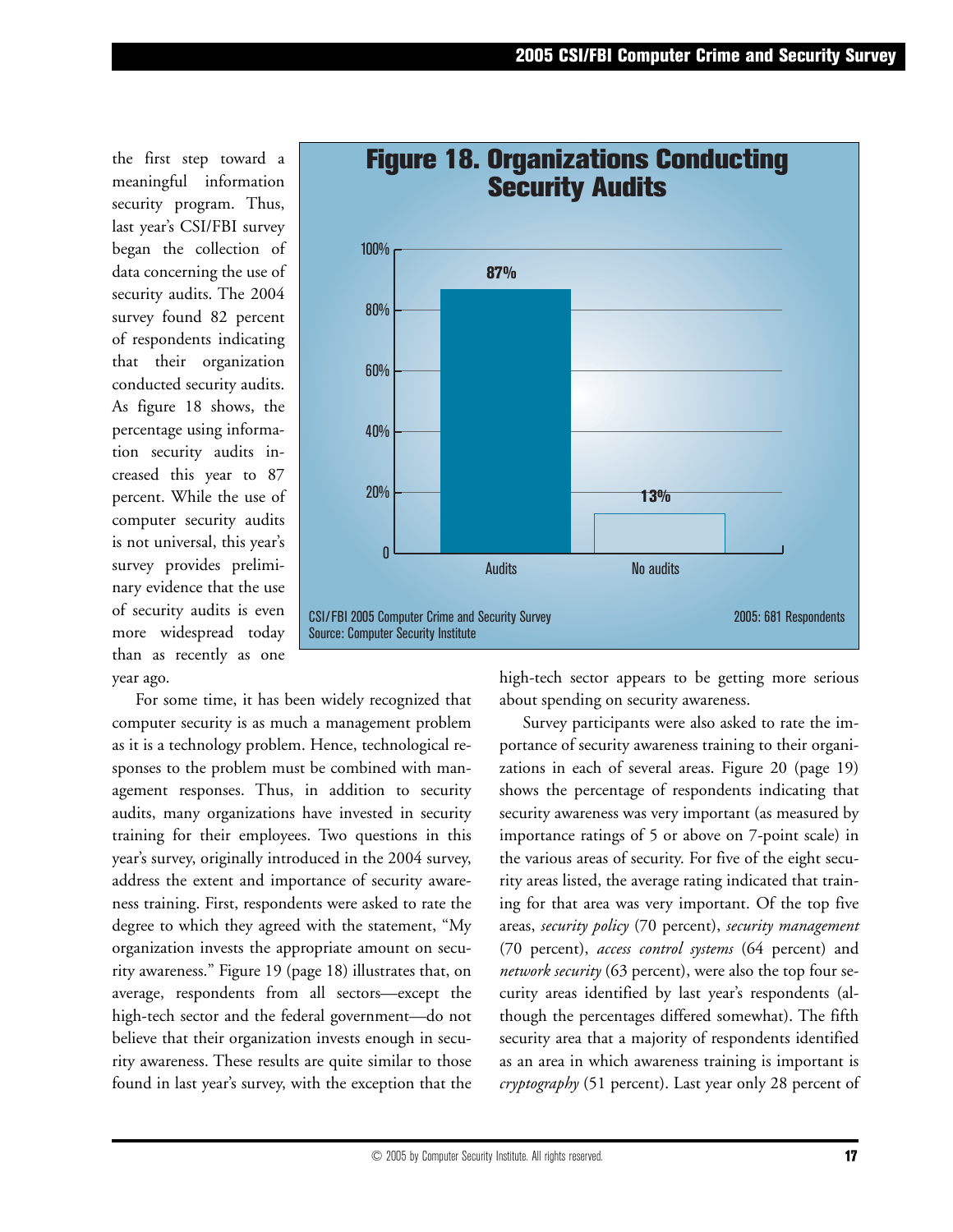

respondents identified this area as one in which security awareness training is important. Last year the fifth area identified was *economic aspects of computer security* (51 percent last year and 43 percent this year). The area in which security awareness was perceived to be the least valuable was security systems architecture.

#### **Information Sharing**

Although some of the largest and highest profile recent information security breaches (e.g., Citigroup, Bank of America and ChoicePoint) were not based on attacks of computer systems, the publicity surrounding these events has prompted additional calls for increased information sharing. Respondents to this year's survey indicated a disposition to share informa-

tion about security intrusions—but no increase to share such information with either law enforcement or legal counsel.

Figure 21 (page 19) shows how the organizations surveyed responded to computer intrusions in each year of the survey beginning with 1999. The top line shows that more than 73 percent of respondents indicated that their organization responds by patching security holes. Surprisingly, this is the lowest level in the seven-year period coved in figure 21. One explanation for this may be that the improved, automated approaches for patch dissemination and installation makes that process transparent to most.

The next line down in the figure shows that 63 percent (100 percent–37 percent) of all respondents indicated that their organization shares information about a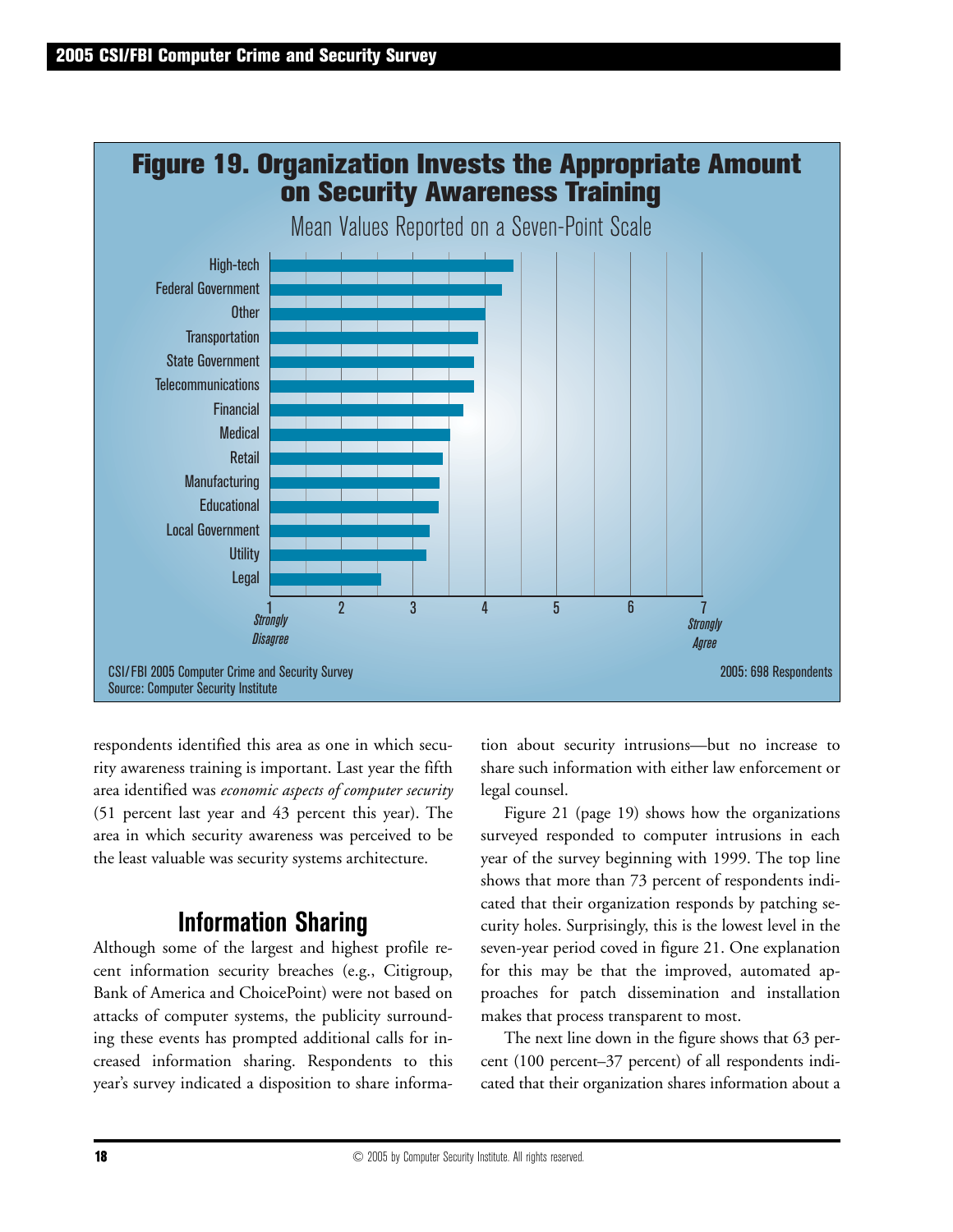security breach. The percentage of respondents who did not report their computer intrusions reached the lowest level for the seven-year period. Hence, the notion of information sharing may finally be taking hold. Surprisingly, as shown by the third and fourth line down respectively in figure 21, the percentage reporting to law enforcement (20 percent) remained at the multiperiod low reached last year, and the percentage reporting to legal counsel (12 percent) hit an all-time low.

Figure 22 (page 20) summarizes the reasons why organizations did not report intrusions to law enforcement. This figure shows the percentages of respondents identifying each stated reason as being very important (as measured by an importance ratings of 5 or above on a 7-point scale) in the decision not to report the computer intrusion. The predominant reason given for not reporting that was cited as being very important (by those indicating that their organizations would not report an intrusion to



#### **Figure 21. Actions Taken After Computer Intrusion(s) in the Last 12 Months**

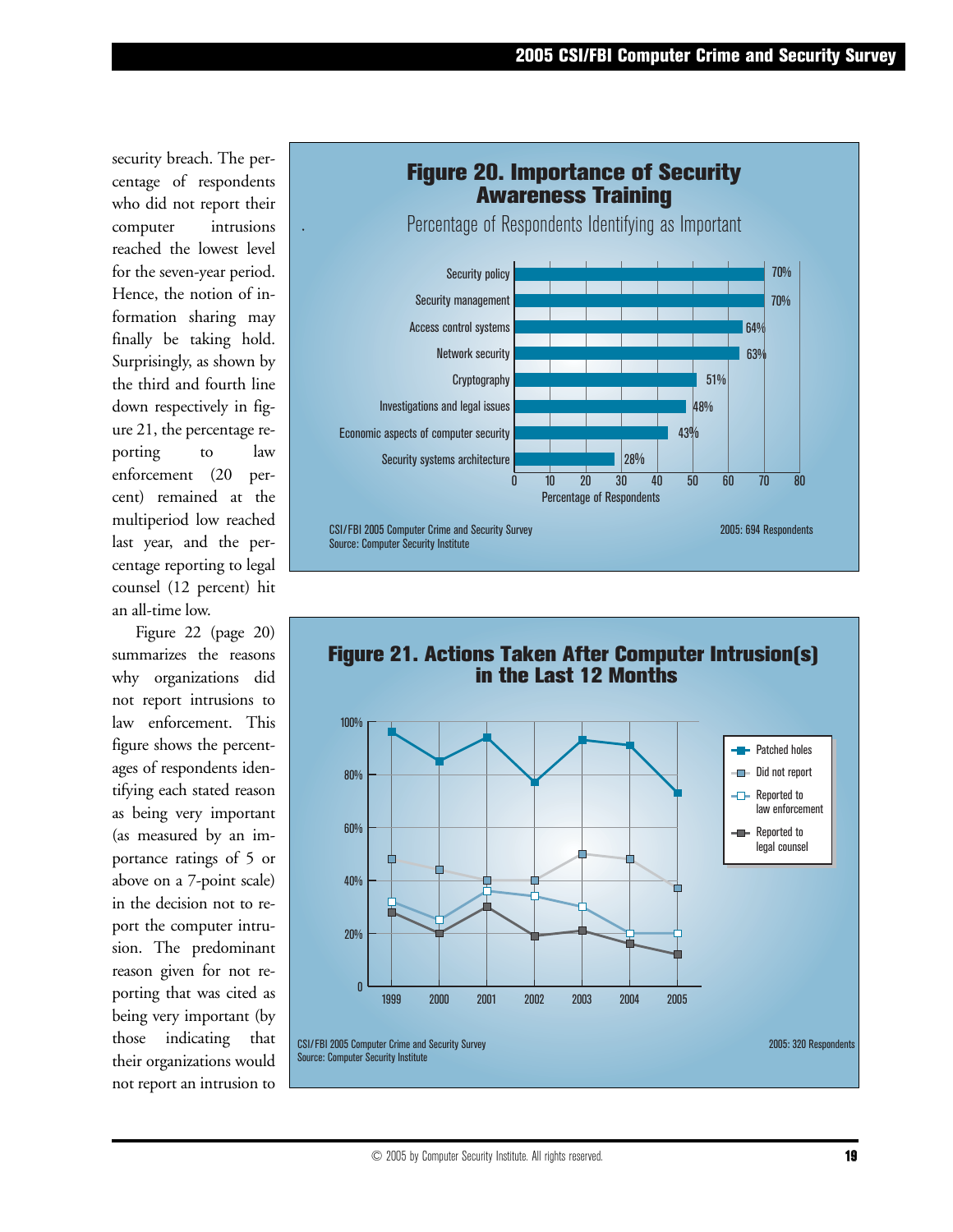

Percentage of Respondents Identifying as Important







law enforcement) was the perception that resulting negative publicity would hurt their organization's stock and/or image.<sup>5</sup> While this reason is still the predominant reason given, the percentage of respondents identifying this reason as important dropped from 51 percent to 43 percent over the last year. As in last year's survey, 33 percent of respondents cited the advantage competitors could use as very important. Only 16 percent of respondents thought that using a civil remedy was a very important reason for not reporting the intrusion. The claim of being unaware of law enforcement's interest in the breach was also cited by 16 percent as a very important reason for failure

*5. This is consistent with recent research by Katherine Campbell, Lawrence A. Gordon, Martin P. Loeb and Lei Zhou ("The Economic Cost of Publicly Announced Information Security Breaches: Empirical Evidence from the Stock Market,"* Journal of Computer Security, *Vol. 11, No. 3, 2003, pp. 431-448) that found reports of security breaches can adversely affect a firm's stock price.*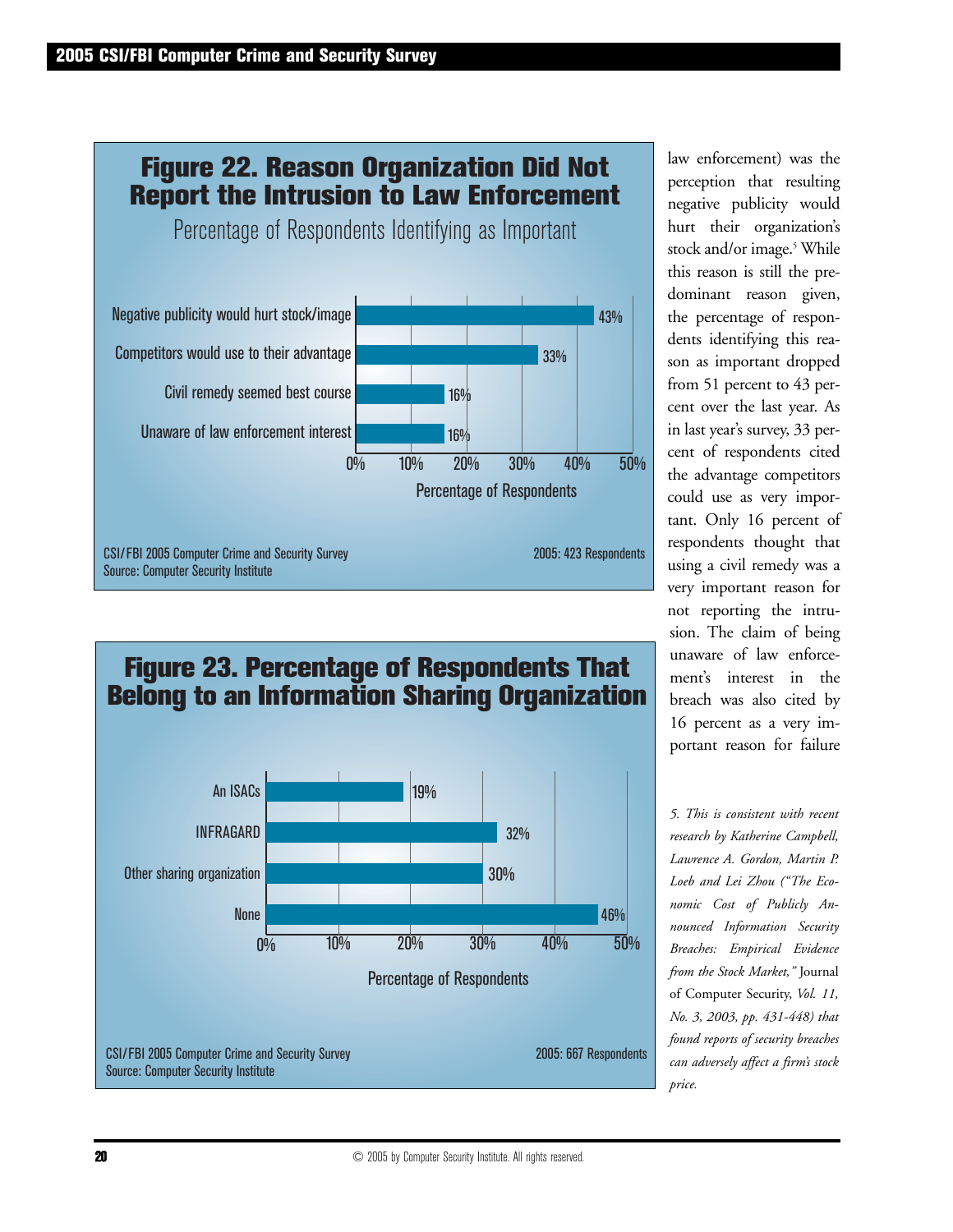

to report the intrusion. Thus, organizations seem to be aware, by and large, of law enforcement's role in combatting computer security crime, but choose nonetheless not to report most computer crimes.

To add depth to our understanding of information sharing among respondents, the survey this year also asked if organizations belong to an information sharing organization. Although some organizations belong to multiple sharing groups, you can see from the bottom bar in figure 23 (page 20) that about 46 percent of the respondents indicated that their organizations do not belong to any information sharing organization. About 32 percent of organizations in

the survey belong to InfraGard, 19 percent belong to an ISAC and 30 percent to some other security sharing organization. These figures are roughly the same as those found in last year's survey (the first year this information was requested), although slightly more respondents this year (46 percent vs. 42 percent) indicated that their organizations belonged to no information sharing organization.

Overall, the survey results concerning the willingness of organizations to fully participate in information sharing of security breaches is consistent with recent theoretical work by three of the authors of this survey.<sup>6</sup>

*6. See Lawrence A. Gordon, Martin P. Loeb and William Lucyshyn, "Sharing Information on Computer Systems: An Economic Analysis,"* Journal of Accounting and Public Policy, *Vol. 22, No. 6, 2003, pp. 461-485.*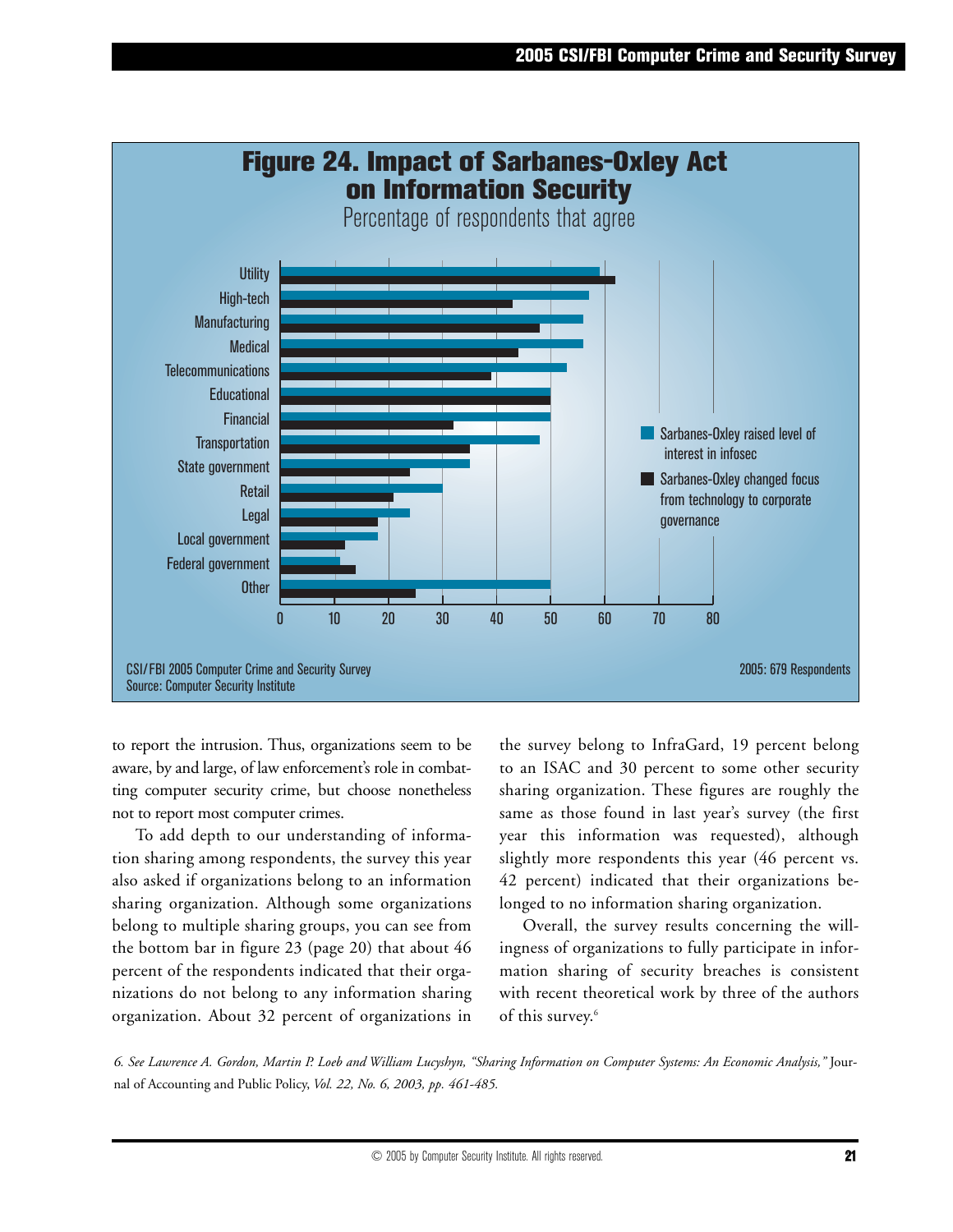#### **Effect of Sarbanes-Oxley Act**

This year's survey asked a question first introduced in the 2004 CSI/FBI survey to determine the effect, if any, of the Sarbanes-Oxley Act on information security activities. As shown in figure 24 (page 21), the respondents in eight out of 14 sector categories (i.e., utility, high-tech, manufacturing, medical, telecommunications, educational, financial and other) believe the Sarbanes-Oxley Act is having an impact on their organizations' information security.7

In contrast, last year's survey showed an impact in only five of the 14 sector categories. Due to the phased-in nature of the Act, perhaps even a still greater impact of the Sarbanes-Oxley Act on information security will be seen in future years.

#### **Concluding Comments**

Computer-based information systems have been of critical importance to most major organizations for several decades. Since the mid-1990's, the Internet has solidified the central role of computers in the functioning of modern organizations. Concern with computer security has also moved to center stage since the emergence of the Internet.

Computer security has focused on several issues over the years. In the initial stages, computer security focused largely on technical issues like encryption, access controls and intrusion detection systems. More recently, as highlighted by the results of this year's CSI/FBI Computer Crime and Security Survey, economic, financial and risk management aspects of computer security have also become important concerns to today's organizations. These latter concerns are complements to, rather than substitutes for, the technical aspects of computer security.8

The more knowledge we have about the causes and consequences of computer security breaches, as well as the way organizations address computer security issues, the more likely it is that computer security will improve. The survey results presented in this report represent what we hope to be valuable additions to this much-needed knowledge base. As with earlier CSI/FBI Computer Crime and Security Surveys, the overall objectives underlying this year's survey are to assess the key trends surrounding computer security and to identify important changes emerging on the computer security landscape.

Future CSI/FBI surveys will continue to focus on these twin objectives.

*7. The new version of OMB Circular A-123—the implementing guidance for the Federal Managers Financial Integrity Act—requires federal agency heads to accept responsibility for, and annually assert to, the effectiveness of their internal controls over financial reporting, similar to Section 404 of the Sarbanes-Oxley Act.*

*8. Readers interested in a more detailed explanation on how to use economics/financial metrics in managing cybersecurity resources should see* Managing Cybersecurity Resources: A Cost-Benefit Analysis *by Gordon and Loeb (2005), forthcoming.*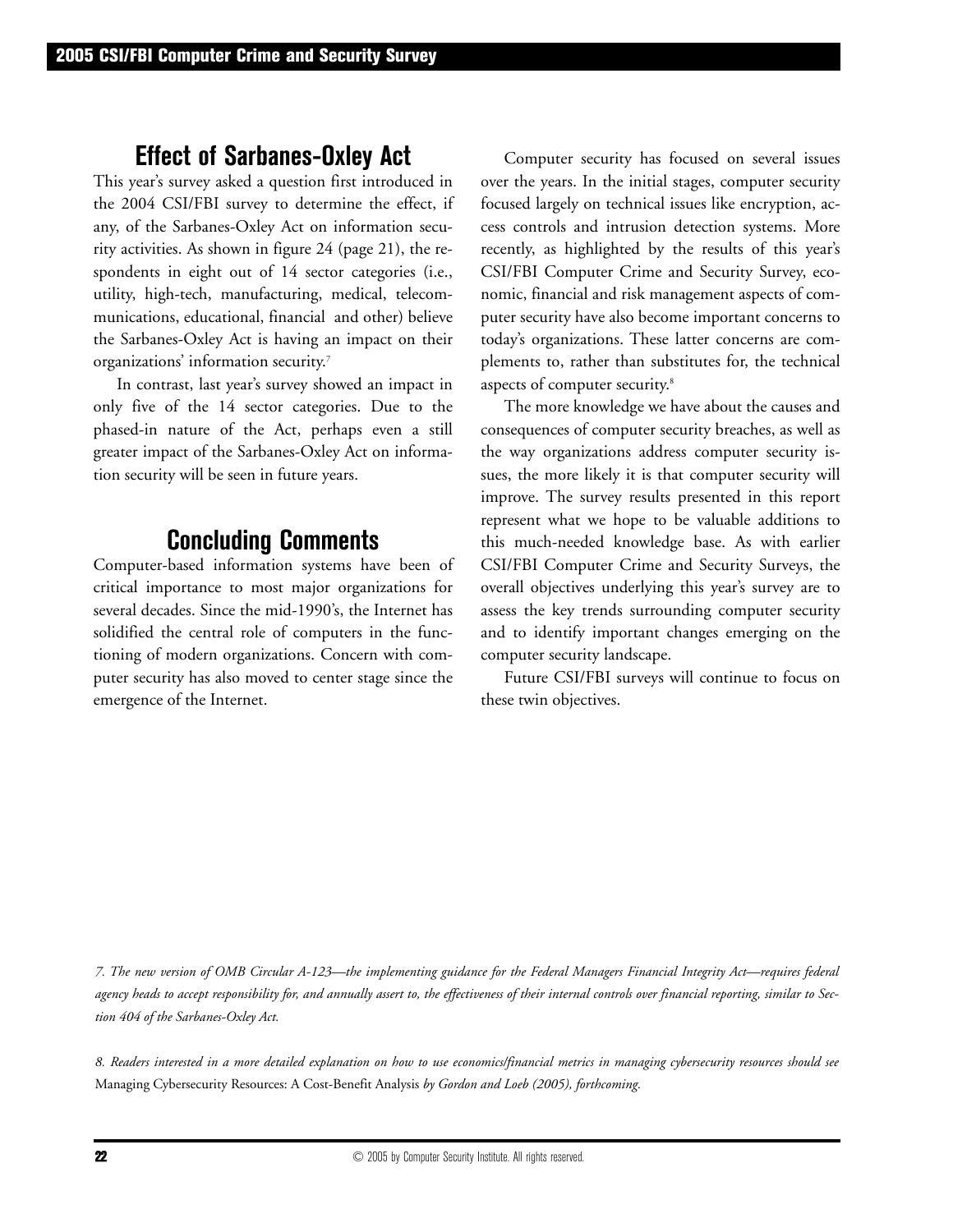### **A NOTE FROM CSI EDITORIAL DIRECTOR ROBERT RICHARDSON**

CSI offers the survey results as a public service. The report is free at the CSI Web site (GoCSI.com).

The participation of the FBI's San Francisco Computer Intrusion Squad office has been invaluable. Over the years, the squad has provided input into the development of the survey and acted as our partners in the effort to encourage response. I must note, however, that CSI has no contractual or financial relationship with the FBI. The survey is simply an outreach and education effort on the part of both organizations. CSI funds the project and is solely responsible for the results.

The involvement of three academicians (their biographies are below, page 24) who specialize in the economics of information security continued for a second year. These three have graciously joined me in coauthoring this report. I, along with the entire CSI team thank the academic team of Gordon, Loeb and Lucyshyn.

Particular thanks go to Sara Peters, associate editor, who saved us from ourselves.

#### **Regarding Methodology**

The survey was distributed to 5,000 information security practitioners in the United States in early January 2005, both in a hardcopy, first-class mailing and in a Web e-mail blast. Two subsequent mailings and emailings followed at approximately two-week intervals. Print surveys were returned by business-reply mail; both print and Web surveys were administered anonymously.

#### **Regarding Use of Survey Statistics**

CSI encourages most uses of the survey. For purely academic, non-profit classroom use, you may use the survey freely. If you are quoting the survey in a research paper, for instance, you are granted permission here and do not need to contact CSI. For other uses, you must meet these requirements:

- ❏ First, you should limit any excerpts to a modest amount—if you are quoting more than 800 words or reproducing more than two figures, you need special permission.
- ❏ Second, you must of course give appropriate credit—you must say that the material you are excerpting came from the CSI/FBI Computer Crime and Security Survey and mention the year of the survey.
- ❏ Third, you may not profit directly from your use of the survey (you may, however, use survey statistics and the like as part of marketing and advertising programs or as small parts of larger books or similar works).
- ❏ Finally, when the published or broadly distributed work in which you are using the quotation appears, you must agree to send a copy of the work, link to the work online, or clear indication of how the material was used to CSI at the contact addresses on page 24. You are *not* granted permission to use any part of the survey if you do not agree to this provision—an important part of the service we try to provide with the annual survey involves knowing how the survey is used.

If you can meet these requirements, you are hereby given permission to use the survey. If not, you should seek additional special permission.

Opinions offered in this report are those of the authors, and not necessarily those of the Federal Bureau of Investigation, Computer Security Institute, or any other organization.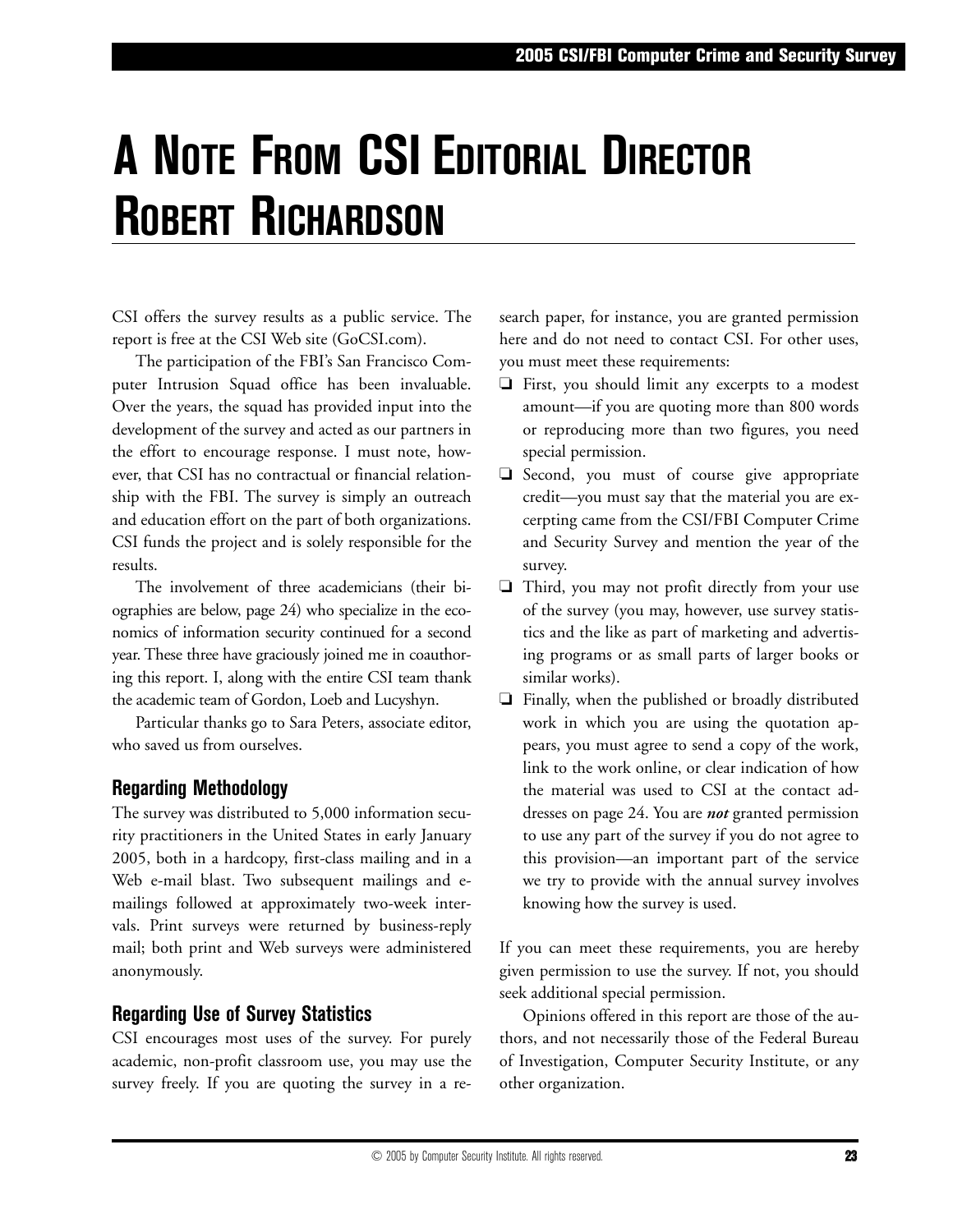#### **About the Authors**

*Lawrence A. Gordon is the Ernst & Young Alumni Professor of Managerial Accounting and Information Assurance in the Robert H. Smith School of Business at the University of Maryland (lgordon@rhsmith.umd.edu), Martin P. Loeb is Professor of Accounting and Information Assurance and Deloitte & Touche Faculty Fellow in the Robert H. Smith School of Busi-* *ness at the University of Maryland (mloeb@rhsmith.umd.edu), William Lucyshyn is a Senior Research Scholar and the Director of Research of the Center for Public Policy and Private Enterprise in the School of Public Affairs at the University of Maryland (Lucyshyn@umd.edu), and Robert Richardson is Editorial Director at the Computer Security Institute (rrichardson@cmp.com).* 

#### **Contact Information**

#### **For referrals on specific criminal investigations:**

Shelagh Sayers, Special Agent San Francisco FBI Computer Crime Squad (415) 553-7400 Shelagh.Sayers@ic.fbi.gov, subject line: CSI Report For general information: www.fbi.gov

#### **For information on the CSI/FBI study:** Robert Richardson, Editorial Director Computer Security Institute

(305) 455-8572 rrichardson@cmp.com For general information: www.GoCSI.com